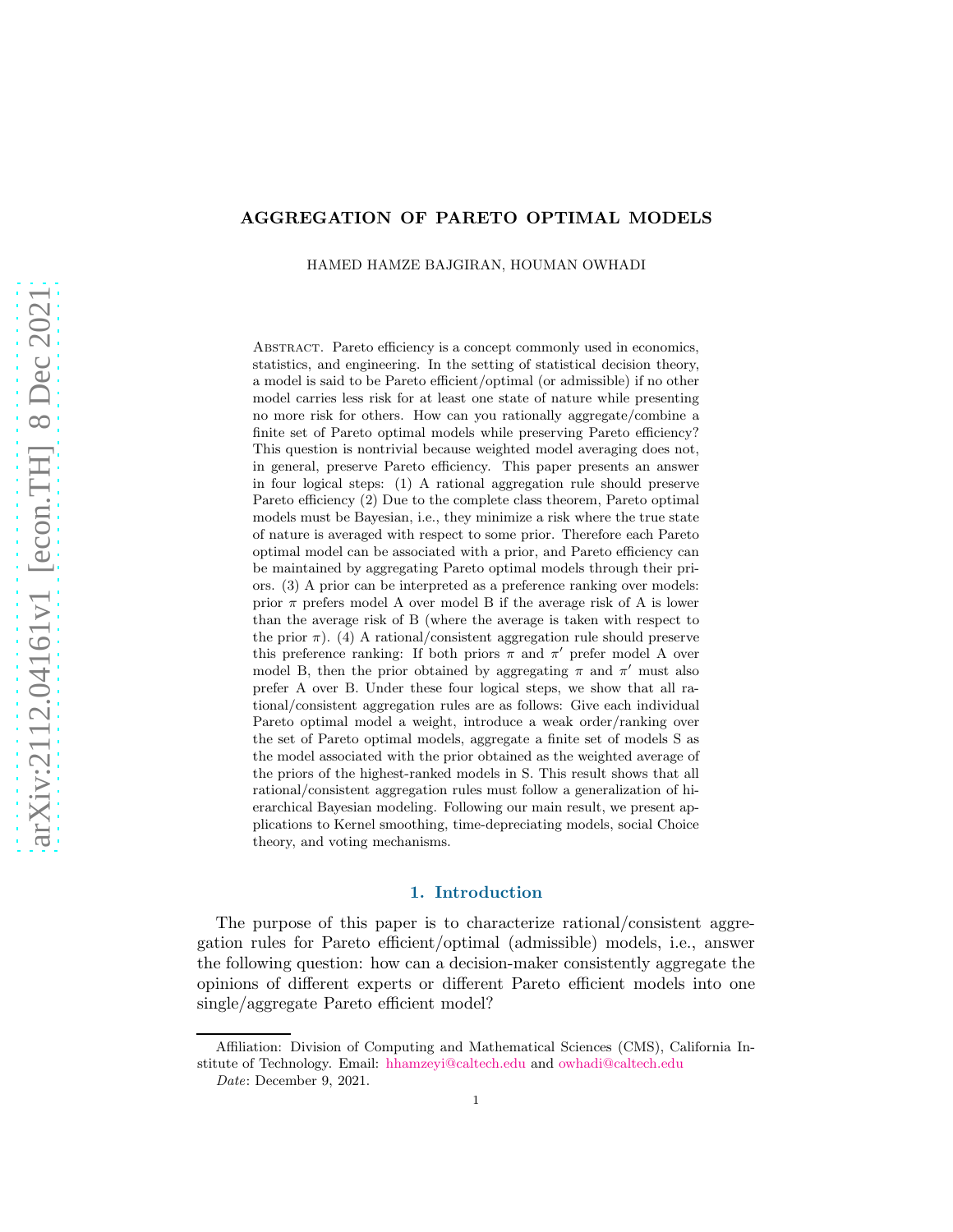For example, the decision-maker can be a financial planner who can use different models or expert opinions to create a portfolio of assets to maximize the expected profit of her portfolio. Given access to a set of different experts or Pareto efficient models, she must design a plan/rule on how to aggregate the different models/opinions to form a single final Pareto efficient model/opinion.

More generally, employing Wald's Decision theoretic setting, the decisionmaker may be interested in estimating some quantity of interest depending on some unknown parameter given data sampled from distribution depending on that parameter. In the process of selecting a decision rule (a plan/rule on how to use the observed data to estimate the quantity of the interest), the decision-maker observes the opinions or characteristics of some experts (which, from now on, we simply refer to as experts). The decision maker's goal is then to aggregate all those experts into a single Pareto efficient model to form the final decision rule.

Our goal is to show, for all these examples, that the aggregation plan/rule and the final Pareto efficient model have a simple form under the following consistency/rationality requirements (derived from Hamze Bajgiran and Owhadi, [2021](#page-21-0)).

- (1) Regardless of the set of observed experts, the decision-maker plays optimally. That is, she never plays a rule that, regardless of the true underlying parameter, leads to a higher loss than another rule.
- (2) As a consequence of the complete class theorem, the decision-maker should find a minimizer of the loss function with respect to a single prior.
- (3) By enabling comparisons between decisions rules/models through their average loss, a prior can be interpreted as a preference ranking over the set of all decision rules/models. In this interpretation, the decision-maker should find the highest-ranked decision rule (which carries the lowest average risk).
- (4) If the decision-maker interprets a prior as a ranking over decision rules in the risk set, she should consistently aggregate the observed experts. The form of consistency we use is the one introduced in Hamze Bajgiran and Owhadi, [2021](#page-21-0) and also has been mentioned with different names and purposes in the literature on case-based decision theory and social choice theory. That is, if the decisionmaker observes a set of experts A and another disjoint set of experts B and form their respective priors  $f(A)$  and  $f(B)$ . Then, the aggregated ranking induced by  $f(A \cup B)$  over the set of decision rules (risk set) should preserve the ranking of  $f(A)$  and  $f(B)$ . That is, for every two decision rules  $d_1$  and  $d_2$ , if both  $f(A)$  and  $f(B)$  prefer  $d_1$  over  $d_2$ , then  $f(A \cup B)$  should also prefer  $d_1$  over  $d_2$ .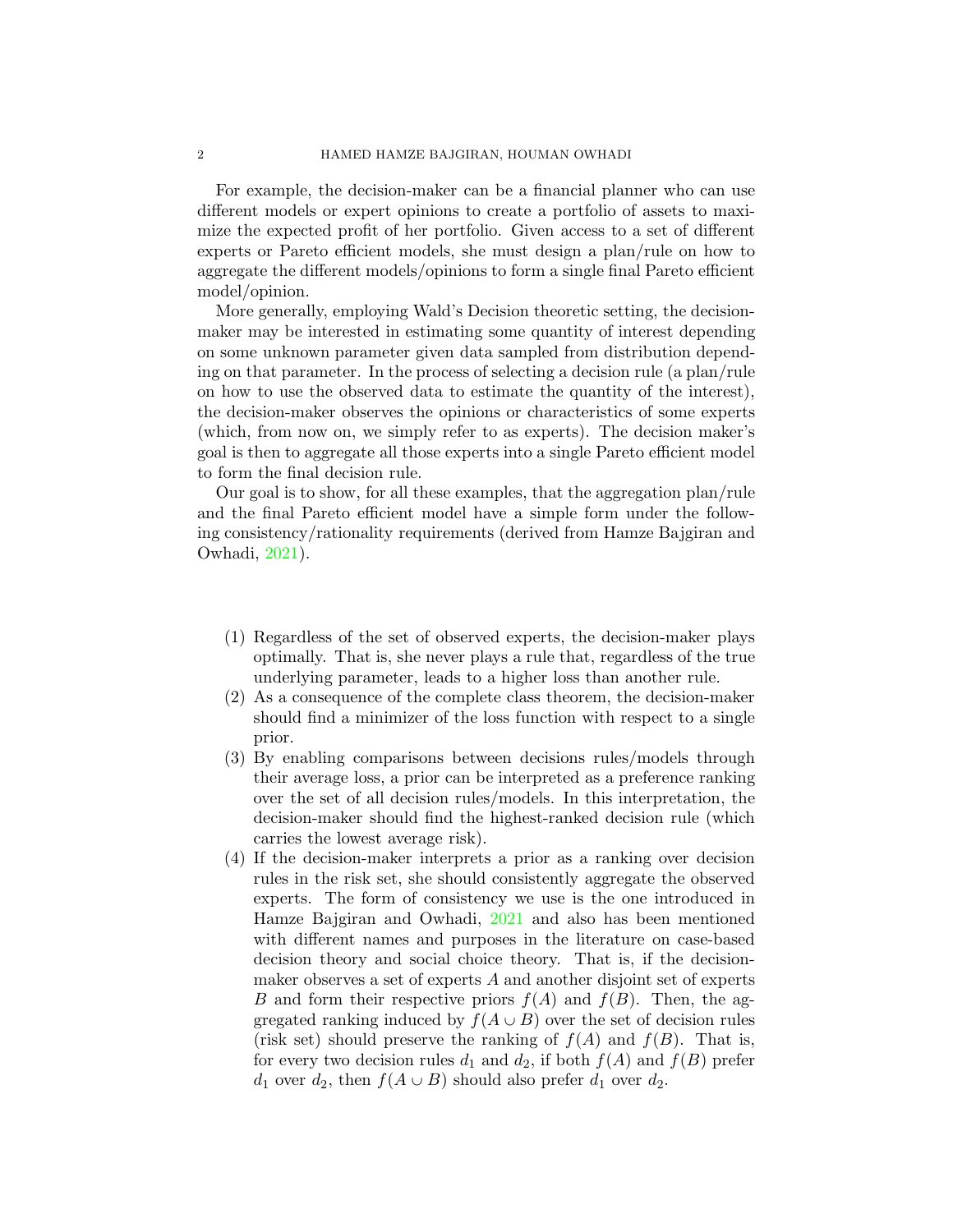Our main result is to show that the consistency/rationality requirements described above can only be satisfied by the following simple aggregation rule (which can be interpreted as a generalization of Hierarchical Bayes).

- (1) Select a weight function and a weak ordering over experts.
- (2) Identify the prior associated with each expert.
- (3) For every subset of observed experts, find the average prior (by averaging the priors of highest ranked individual experts in the subset with respect to the weight).
- (4) Finally, select a minimizer of the loss function with respect to the obtained average prior of step 3.

Note that the weight used to form the average prior is independent of the subset of observed experts.

The organization of the paper is as follows. In section [2,](#page-2-0) we present the decision-theoretic setting used to formalize our results. Then, we articulate the four main logical steps leading to our main results. Section [3](#page-15-0) provides examples of the representation of the set of experts with applications and connections to the literature in statistics and social choice theory.

## 2. Main Model and Results

<span id="page-2-0"></span>Let  $\mathcal E$  be a set of experts. Depending on the application, we may assume that  $\mathcal E$  to be a subset of a linear vector space. In that case, each expert  $e \in \mathcal{E}$  may have different characteristics encoded in the coordinates of the vector e. The goal of the decision-maker is to identify a (modeling) rule for aggregating experts by mapping the set of finite subsets of the set  $\mathcal{E}$ , which we denote by  $\mathcal{E}^*$ , to a set of models or decision rules  $\mathcal{M}$ .

**Definition 1.** Let  $\mathcal{E}$  be a set of experts and  $\mathcal{M}$  be a set of models. A modeling rule on  $\mathcal E$  is a function  $f: \mathcal E^* \to \mathcal M$ , that maps any finite subset of experts  $A \in \mathcal{E}^*$  to a model  $f(A) \in \mathcal{M}$ .

We will now use Wald's decision-theoretic setting to describe  $\mathcal{M}$ .

2.1. Identification of  $M$  in Wald's decision theoretic setting. Let  $(X, \Sigma)$  be a measurable outcome space and  $(\Theta, \Sigma_{\Theta})$  be a measurable space of the possible states of nature, with  $\mathcal{P}(\Theta)$  being the set of probability distributions on  $(\Theta, \Sigma_{\Theta})$ . Moreover, there is a class of probability measures  $\{P_\theta : \theta \in \Theta\}$  such that whenever the true state is  $\theta \in \Theta$ , the distribution of observations  $X \in \mathcal{X}$  is according to  $P_{\theta}$ . In other words,  $(\mathcal{X}, \Sigma, P_{\theta})$  is a probability space for every  $\theta \in \Theta$ .

Wald's decision-theoretic setting is concerned with the problem of estimating some quantity of the interest  $q(\theta)$  in a space Q given the observation of samples from the outcome space whose distribution depends on the true state of nature  $\theta \in \Theta$   $(q : \Theta \to Q)$ . Let  $l : Q \times Q \to \mathbb{R}$  be a loss **function** such that  $l(x, y) \ge 0$  for all  $x, y \in Q$ , and  $l(x, y) = 0$  whenever  $x = y$ .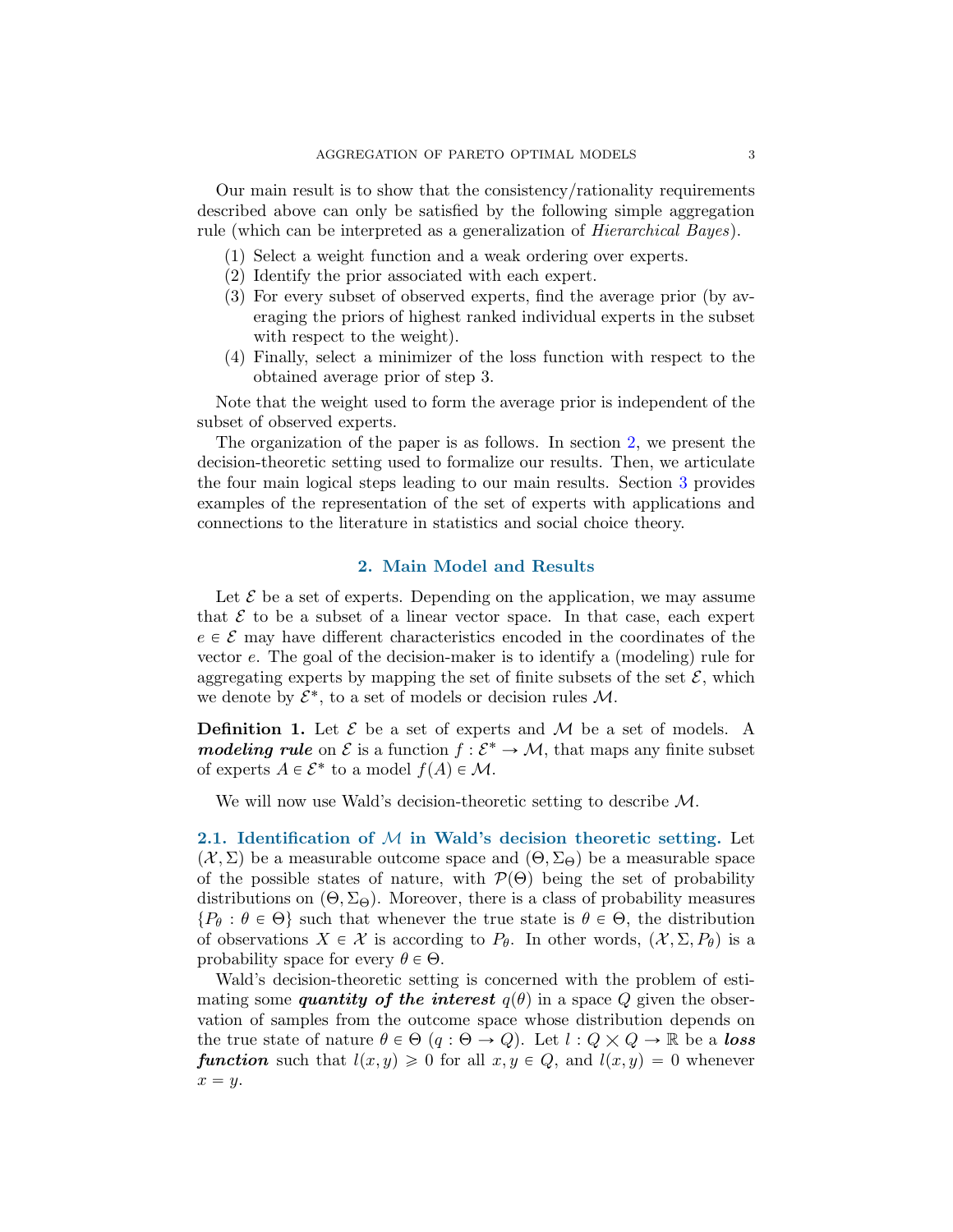Definition 2. A randomized model or a randomized decision rule is a function  $d : \mathcal{X} \times [0, 1] \rightarrow Q$  such that  $l(q(\theta), d)$  is a measurable function on the measurable space  $(\mathcal{X} \times [0, 1], \sigma(\Sigma \times \mathcal{B}[0, 1]))$  for every  $\theta \in \Theta$ , where  $\mathcal{B}$ represents the Borel  $\sigma$ -algebra. We denote the set of all randomized decision rules by  $\Delta(D)$ .

For every randomized decision rule  $d$ , the decision-maker first  $u$  according to the uniform distribution on [0, 1] and then estimates  $q(\theta)$  according to the non-randomized decision rule  $d(\cdot, u): \mathcal{X} \to Q$ .

**Definition 3.** The risk function  $R_q : \Theta \times \Delta(D) \to \mathbb{R}$  is defined as the expected loss given the state  $\theta$  and the decision rule d:

$$
R_q(\theta, d) = E_{X \sim P_{\theta}, u \sim U[0,1]} [l(q(\theta), d(X, u))].
$$
\n(2.1)

From now on, we set  $\mathcal{M} = \Delta(D)$ : we assume that the decision-maker selects a randomized decision rule, i.e., we consider the modeling rule  $f$ :  $\mathcal{E}^* \to \Delta(D).$ 

We will now investigate four logical steps (rationality conditions) in the process of identifying a rule  $f$ . We will show that if all four steps are satisfied, then the modeling rule  $f$  must be a simple weighted average.

<span id="page-3-1"></span><span id="page-3-0"></span>2.2. Step 1; Optimality/Admissibility. The goal of a decision-maker is to select a decision rule minimizing some risk function. As in fig [1,](#page-3-0) regardless of the procedure employed to select a decision rule, a rational decision-maker should always select a rule that cannot be worst than another rule for all states of nature. Otherwise, there is another estimator which provides less risk for at least one state of nature, and no more risk for others.



FIGURE 1. Playing  $d^b$  is always better than playing  $d^a$ .

**Definition 4.** A decision rule  $d_1 \in \Delta(D)$  is as good as a decision rule  $d_2 \in \Delta(D)$  if  $R_q(\theta, d_1) \le R_q(\theta, d_2)$ ,  $\theta \in \Theta$ . A decision rule  $d_2$  is **Pareto dominated** by  $d_1$  if  $d_1$  is as good as  $d_2$ , and there exists at least a state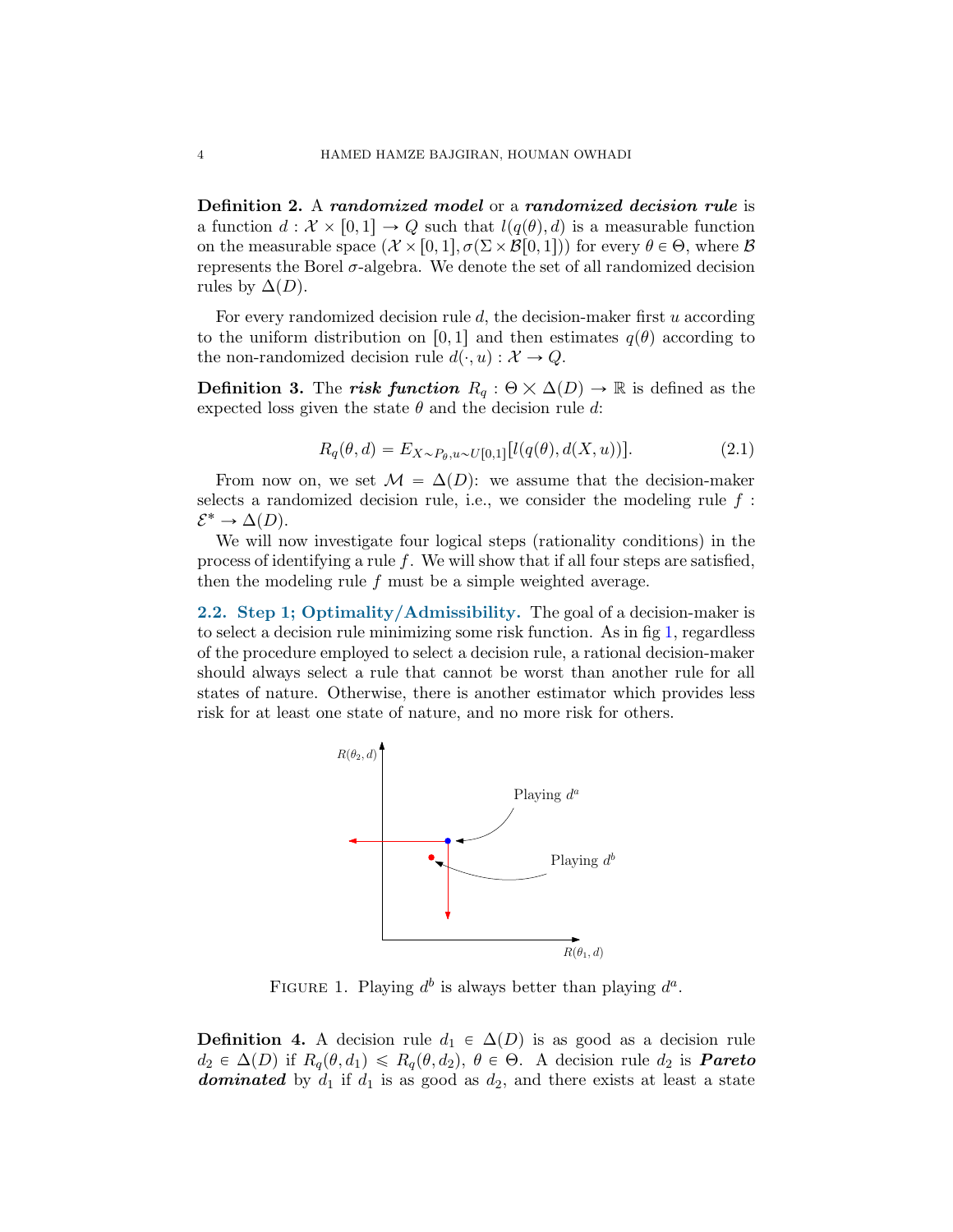θ such that  $R_q(\theta, d_1) < R_q(\theta, d_2)$ . An **admissible rule** is a decision rule that is not Pareto dominated. A class of estimators  $C \subset \Delta(D)$  is said to be complete if it contains all admissible decision rules in  $\Delta(D)$ .

The idea is that if the goal is to minimize the risk, the decision-maker should only use the models in a complete class. Therefore, we assume that the range of a good modeling rule is a subset of admissible (not Pareto dominated) decision rules.

**Definition 5.** A modeling rule  $f : \mathcal{E}^* \to \Delta(D)$  is **admissible** if the range of f is subset of the set of admissible (not Pareto dominated) randomized decision rules.

<span id="page-4-1"></span>2.3. Step 2; Complete Class Theorem. Admissible rules are related to the class of Bayes decision rules. To explore this relation, note that since the true state of nature  $\theta$  is unknown, one may average the risk with respect to a distribution of possible states of nature Θ. The following definition captures this idea.

**Definition 6.** The *Bayes risk function*  $R_q : \mathcal{P}(\Theta) \times \Delta(D) \to \mathbb{R}$  is the expectation of the risk function with respect to a **prior distribution**  $\pi \in$  $P(\Theta)$  and a randomized decision rule  $d \in \Delta(D)$ :

$$
R_q(\pi, d) = E_{\theta \sim \pi} [R_q(\theta, d)], \qquad (2.2)
$$

where, for ease of presentation, we have overloaded the notation of  $R_q$ .

<span id="page-4-0"></span>Remark 1. The Bayes risk function is a multi-linear function in the following sense. If the prior  $\pi$  is a convex combination of two priors  $\pi_1, \pi_2$ , i.e  $\pi$  =  $\alpha \pi_1 + (1 - \alpha)\pi_2$ , then  $R_q(\pi, d) = \alpha R_q(\pi_1, d) + (1 - \alpha)R_q(\pi_2, d)$  for all  $d \in$  $\Delta(D)$ . Moreover, if the distribution of a randomized decision rule d is the same as the distribution of the randomization of two rules  $d_1$  and  $d_2$  which are selected with probability  $\alpha$  and  $1-\alpha$ , then  $R_q(\pi, d) = \alpha R_q(\pi, d_1) + (1-\alpha)^{1/2}$  $\alpha$ ) $R_q(\pi, d_2)$ .

One way of defining a randomized decision rule  $d$  to have the distribution of the randomization of two randomized decision rules  $d_1, d_2 \in \Delta(D)$  with probability  $\alpha$  and  $1 - \alpha$ , is by defining

$$
d(x, u) = \begin{cases} d_1(x, \frac{u}{\alpha}) & \text{if } u < \alpha, \\ d_2(x, \frac{u-\alpha}{1-\alpha}) & \text{otherwise.} \end{cases}
$$
 (2.3)

Bayes decision rules are the minimizer of the Bayes risk functions.

**Definition 7.** Let  $\pi$  be a prior on  $\Theta$ . A **Bayes decision rule** for the prior  $\pi$  is a decision rule  $d_{\pi} \in \Delta(D)$  that minimizes the Bayes risk function, i.e,  $d_{\pi} \in \operatorname{argmin}_{d \in \Delta(D)} R_q(\pi, d).$ 

Wald, [1947](#page-22-0) shows that in many cases, the class of Bayes decision rules forms a complete class. In other words, every admissible decision rule should minimize the loss function for a prior. Since, the result and the geometrical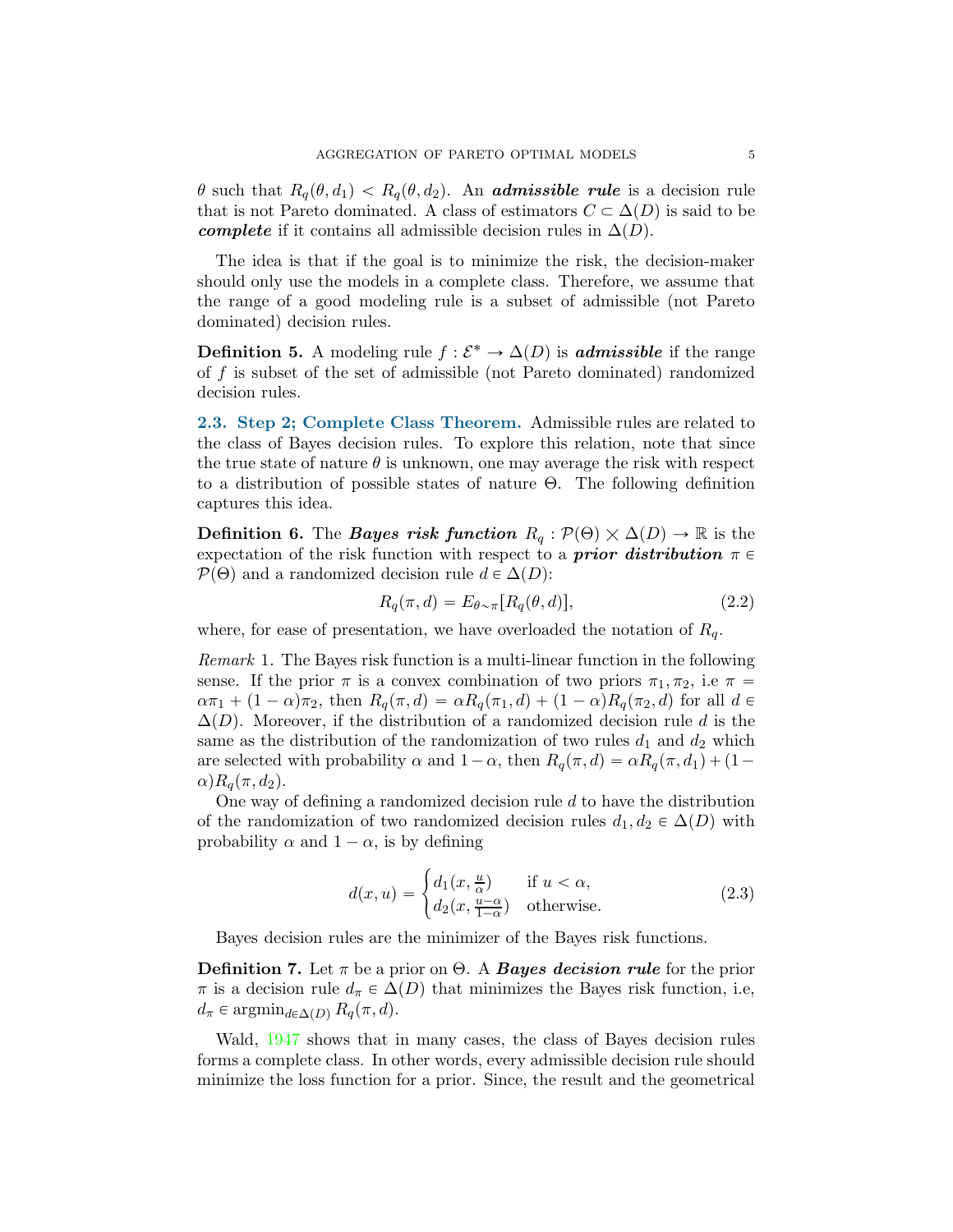understanding of the result is important for the rest of the paper, we provide a geometrical overview and simplified proof of the result. To that end, it is helpful to consider the geometry of the **risk set**  $S \subseteq \mathbb{R}^{\Theta}$ , which we endow with a topology later, defined as

$$
S = \{ s \in \mathbb{R}^{\Theta} \mid \exists d \in \Delta(D) \text{ s.t } s(\theta) = R_q(\theta, d) \text{ for all } \theta \in \Theta \}. \tag{2.4}
$$

Essentially, for every risk profile  $s \in S$  there exists a randomized decision rule  $d \in \Delta(D)$  such that the risk of playing the rule d is exactly  $s(\theta)$  for every state  $\theta$ . In other words, the risk set captures all possible attainable risk profiles.

By the definition of the risk set

<span id="page-5-1"></span>
$$
\inf_{d \in \Delta(D)} R(\pi, d) = \inf_{s \in S} \int_{\Theta} s(\theta) d\pi(\theta). \tag{2.5}
$$

Informally, the complete class theorem is supported by a simple geometric argument. Minimizing the risk function defined by a prior  $\pi$  over the set of randomized decision rules is the same as minimization of the linear function  $\int_{\Theta} s(\theta) d\pi(\theta)$ , defined by  $\pi$ , over the risk set S. By Remark [1,](#page-4-0) S is a convex set. Therefore, the minimizer is on the intersection of the hyperplane defined by the prior  $\pi$  and the boundary of S. As in fig [2,](#page-5-0) we will show that the other direction works as well. That is, we show that if the risk set is closed, then risk profiles associated with admissible decision rules are on the lower boundary of the risk set. Moreover, for every point on the lower boundary of the risk set S, there exists a tangent hyperplane defined by a prior  $\pi$  to the risk set at that point. We show that the decision rule associated with that point on the boundary is a Bayes decision rule with respect to  $\pi$ .

<span id="page-5-0"></span>

FIGURE 2. For every admissible decision rule  $d^*$  on the boundary of the risk set, one can find a prior  $\pi^*$  such that the hyperplane defined by  $\langle \pi^*, \cdot \rangle$  that passes through  $d^*$  separates the risk set and the set of negative functions.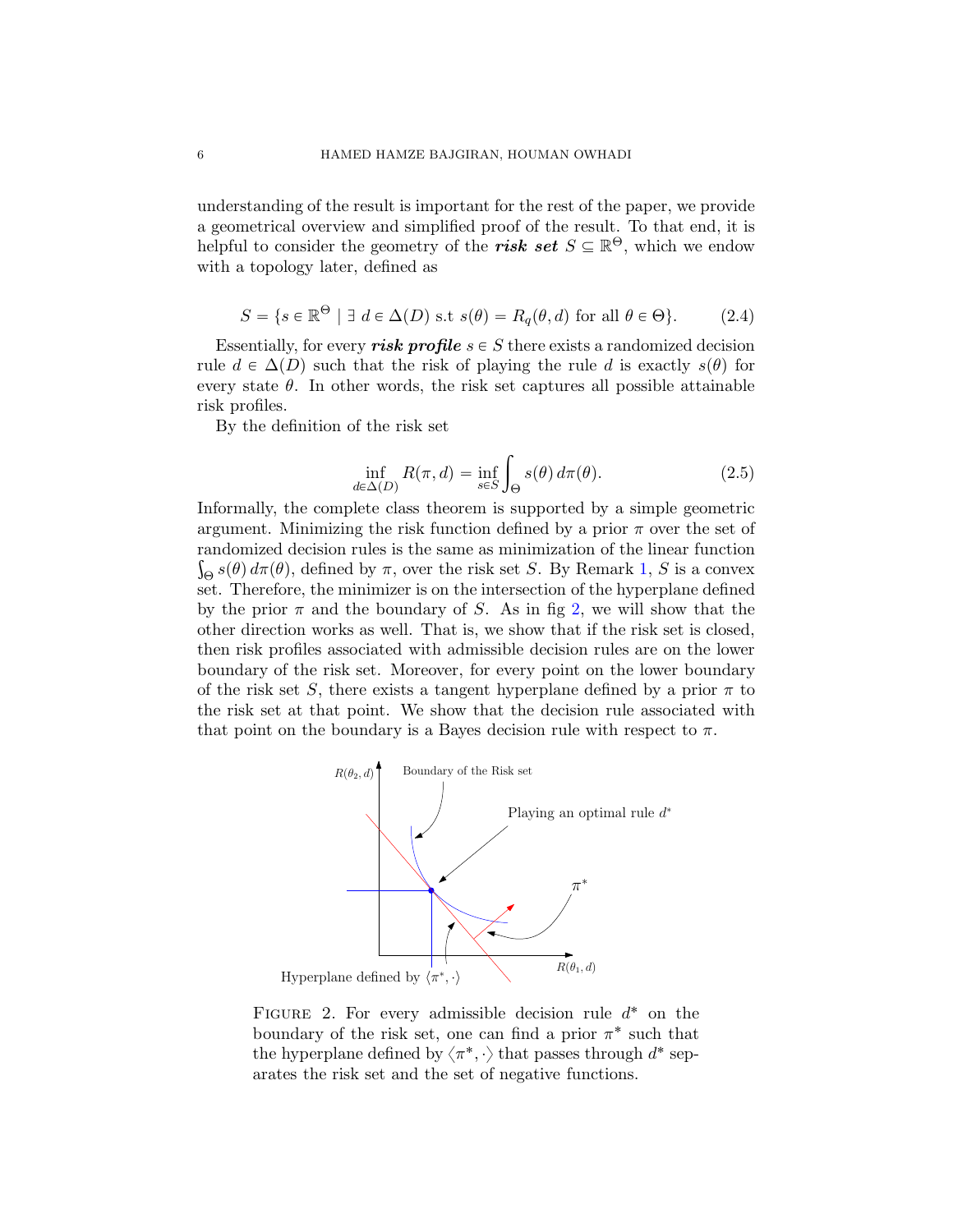To formalize this, we need the following definitions. Given a function  $r \in \mathbb{R}^{\Theta}$ , define the negative quadrant at r to be

$$
Q_r = \{ f \in \mathbb{R}^\Theta | f(\theta) \le r(\theta) \text{ for all } \theta \in \Theta \}.
$$

We define the lower boundary  $\mathcal{L}(S)$  of S by

$$
\mathcal{L}(S) = \{r \in \mathbb{R}^{\Theta} | Q_r \cap \overline{S} = \{r\}\},\
$$

where  $\overline{S}$  is the closure of the set S. The set S is said to be **closed from** below if  $\mathcal{L}(S) \subseteq S$ .

The main connection between a prior in the minimization of the risk function and a tangent hyperplane to the risk set is through the Riesz–Markov–Kakutani representation theorem (see Aliprantis and Border, [2006](#page-20-0) chapter 13).

**Theorem 1.** Let X be a compact Hausdorff space and let  $C(X)$  denote the set of continuous functions on X equipped with sup-norm. For any continuous linear function  $\psi$  on  $C(X)$ , there is a unique signed Borel measure  $\mu$ on X such that

$$
\psi(f) = \int_X f(x) \, d\mu(x), \qquad \forall f \in C(X).
$$

The norm of  $\psi$  as a linear function is the total variation of  $\mu$ , that is  $\|\psi\| =$  $|\mu|(X)$ . Finally,  $\psi$  is positive  $(\psi(f) \geq 0$  for every non-negative function  $f \in C(X)$  if and only if the measure  $\mu$  is non-negative.

We are now ready to establish a complete class theorem; under some conditions, the set of Bayes decision rules contains the set of admissible rules. There are three main geometrical components, the convexity of the risk set, application of the separating hyperplane theorem to form a tangent hyperplane at any lower boundary of the risk set, and application of the Riesz–Markov–Kakutani representation theorem to obtain a representation of the tangent hyperplane in the form of an integral of the risk function with respect to a prior.

Let  $C(\Theta)$  be the space of continuous function on  $\Theta$  equipped with the sup norm. In the following theorem, we assume that risk functions are continuous in their first argument and therefore  $S \subset C(\Theta)$ . Hence, we endow the risk set with the topology of  $C(\Theta)$ .

**Theorem 2.** (Complete Class Theorem) Let  $\Theta$  be a compact subset of a Hausdorff topological space. If for every decision rule  $d \in \Delta(D)$  the risk function  $R_q(\theta, d)$  is a continuous function of  $\theta$ , and the risk set is closed from below in  $C(\Theta)$ , then the Bayes decision rules form an essentially complete class.

*Proof.* Let  $d \in \Delta(D)$  be an admissible rule and let  $r(\cdot) = R(\cdot, d) \in S$  be its associated risk profile. By the admissibility of d, we have  $(Q_r \cap C(\Theta)) \cap \overline{S} = r$ and therefore any risk profile associated with an admissible rule is on the lower boundary  $\mathcal{L}(S)$  of the risk set.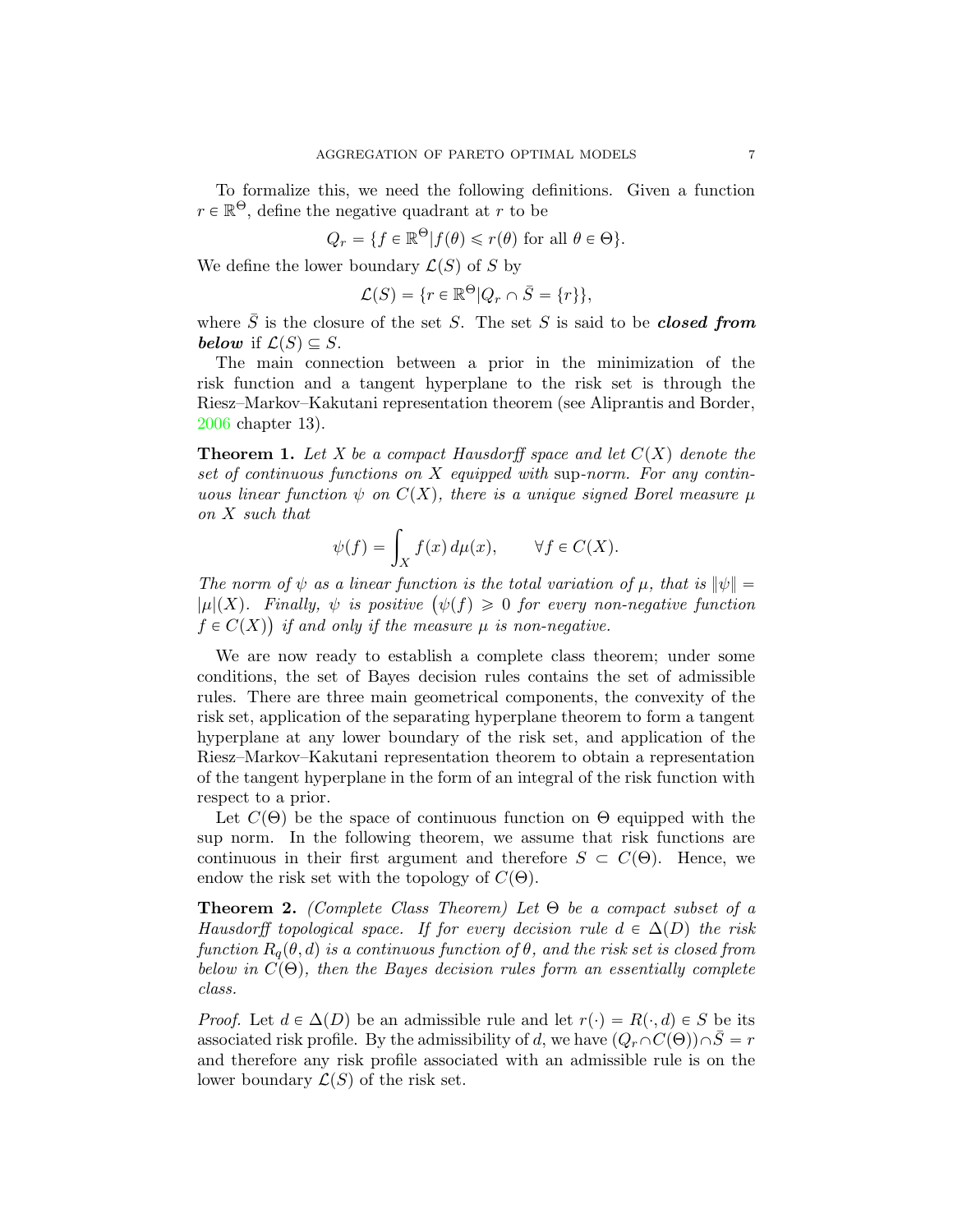Since S and  $Q_r \cap C(\Theta)$  are convex,  $Q_r \cap C(\Theta)$  has a nonempty interior and  $(Q_r \cap C(\Theta)) \cap \overline{S} = r$ , the separating hyperplane theorem (check Aliprantis et al., [2006](#page-20-0) Section 5.13 or Luenberger, [1969](#page-21-1) Thm 2. Section 5.12) implies that there is a continuous linear function  $\psi$  separating  $Q_r \cap C(\Theta)$  and S achieving its minimum on the set  $S$  at  $r$ . That is,

<span id="page-7-0"></span>
$$
\sup_{f \in Q_r \cap C(\Theta)} \psi(f) \leq \psi(r) = \min_{s \in S} \psi(s).
$$
\n(2.6)

Since Θ is compact, the Riesz–Markov–Kakutani representation theorem assures us that there exists a finite signed measure  $\mu_{\psi}$  on  $\Theta$  representing the continuous linear function  $\psi$  as

<span id="page-7-1"></span>
$$
\psi(f) = \int_{\Theta} f(\theta) \, d\mu_{\psi}(\theta), \qquad \forall f \in C(\Theta). \tag{2.7}
$$

To show that  $\mu_{\psi}$  is a non negative measure, by the second part of the Riesz–Markov–Kakutani representation theorem, it is enough to show that  $\psi(g) \geq 0$ , for every positive function  $g \in C(\Theta)$ . Assume that it is not the case and there exists a positive function  $g \in C(\Theta)$  with  $\psi(g) < 0$ . Let  $g_{\alpha} =$  $-\alpha g + r$  for  $\alpha > 0$ . By the positivity of  $g, g_{\alpha} \in Q_r \cap C(\Theta)$  for every  $\alpha > 0$ . Moreover, by the linearity of  $\psi$ ,  $\psi(g_{\alpha}) = \psi(-\alpha g + r) = -\alpha \psi(g) + \psi(r) > \psi(r)$ for every  $\alpha > 0$ . However, by the choice of  $\psi$  as in [\(2.6\)](#page-7-0), we should have  $\psi(g_{\alpha}) \leq \psi(r)$ , which is a contradiction. Therefore, the measure  $\mu_{\psi}$  is a finite non negative measure, and by normalizing it we can assume, without loss of generality, that it is a probability measure.

Finally, observe that  $(2.6)$  and  $(2.7)$  imply that

$$
r \in \operatorname{argmin}_{s \in S} \psi(s) = \operatorname{argmin}_{s \in S} \int_{\Theta} s(\theta) d\mu_{\psi}(\theta)
$$

and [\(2.5\)](#page-5-1) implies that

$$
\min_{\alpha \in \Delta(D)} \int_{\Theta} R(\theta, \alpha) d\mu_{\psi}(\theta) = \min_{s \in S} \int_{\Theta} s(\theta) d\mu_{\psi}(\theta).
$$

Consequently, since  $R(\cdot, d) = r$ , we have

$$
\min_{\alpha \in \Delta(D)} \int_{\Theta} R(\theta, \alpha) d\mu_{\psi}(\theta) = \min_{s \in S} \int_{\Theta} s(\theta) d\mu_{\psi}(\theta) = \int_{\Theta} r(\theta) d\mu_{\psi}(\theta) = R(\mu_{\psi}, d).
$$

Hence, the decision rule  $d$  is a Bayes decision rule with respect to the probability measure  $\mu_{\psi}$  on  $\Theta$ . This completes the proof.

In the more general case, such as where  $\Theta$  is not compact, or the risk set is not closed from below, the Bayes decision rules do not necessarily form a complete class. However, similar geometrical arguments give us insight regarding the form of admissible rules. In many of the more general cases, admissible rules are limits of Bayes decision rules or are the minimizers of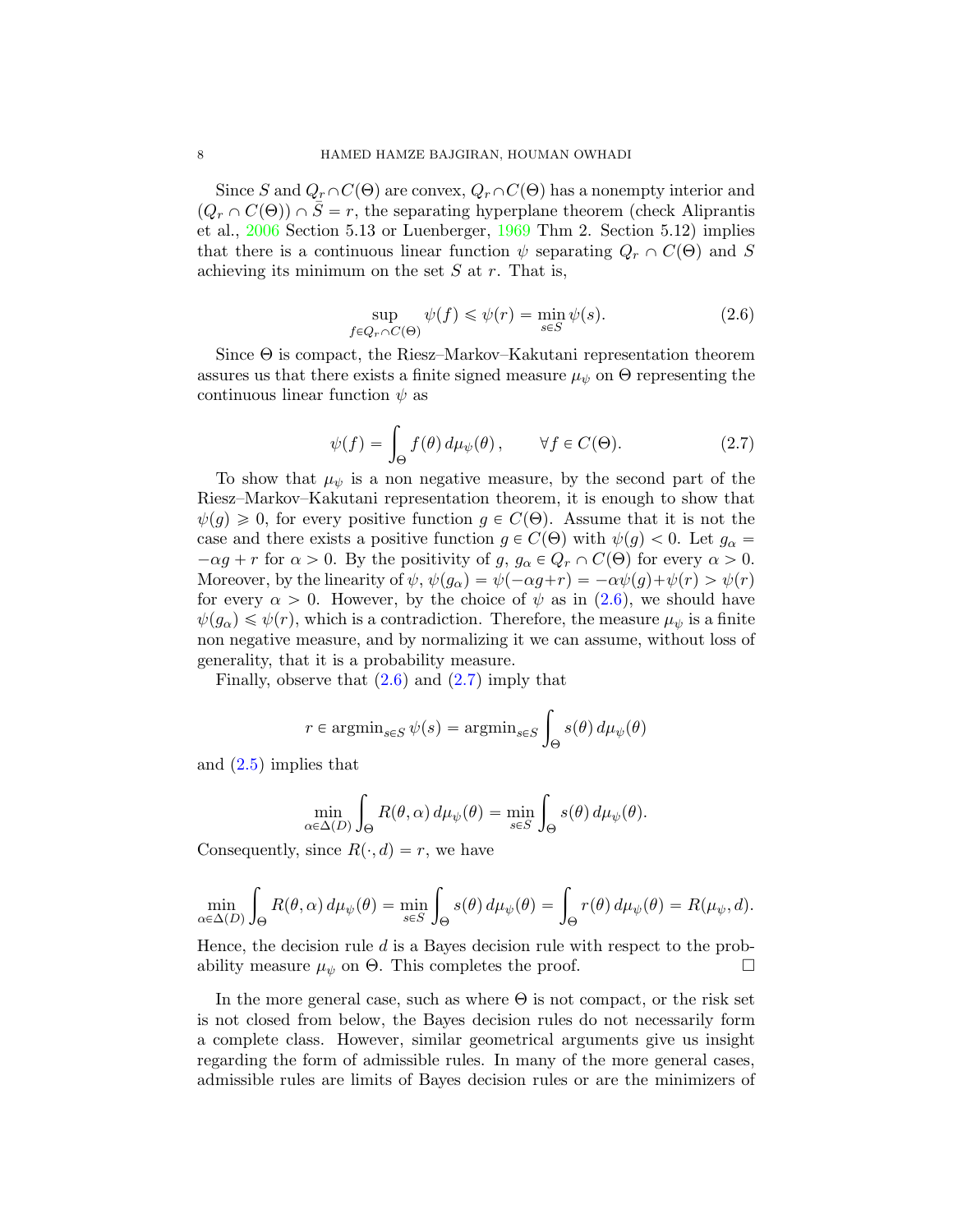the risk function with respect to measures that are not necessarily finite measures.

Remark 2. Note that in many cases, such as when  $P_{\theta}$  is an exponential family, and the loss function is a squared loss, the assumptions of the theorem are satisfied. More generally, if the loss function is continuous in its first argument, the quantity of the interest q is continuous,  $P_{\theta}$  are absolutely continuous with respect to the Lebesgue measure, and the density functions associated with  $P_{\theta}$  are continuous in  $\theta$  for every x, then the risk function is a continuous function of  $\theta$  for every selected decision rule.

Discussion 1. Every admissible rule is the best response to a prior by the complete class theorem. However, it is not trivial to check whether a rule is admissible or not. To be precise, if the decision-maker has access to the set of rules, it is not trivial to check whether she is working with the admissible ones or not.

For example, in the case that  $x \sim \mathcal{N}_d(\theta, I)$  where d is the dimension of the parameter space, one might consider the sample average as their rule. However, as the parameter space dimension becomes larger  $(d \geq 3)$ , the shrinkage-based estimator will beat the sample average for the mean square loss function.

To be precise, in the case of single observation  $x_1 \sim \mathcal{N}_d(\theta, I)$ , the James-Stein estimator

$$
\hat{\theta}_{JS} = \left(1 - \frac{(d-2)}{\|\mathbf{x}_1\|^2}\right) \mathbf{x}_1,\tag{2.8}
$$

is going to dominate  $x_1$  with respect to the Mean Square Loss function. The more interesting observation is that another class of rules can dominate the James-Stein estimator itself and as a result it is not admissible as well.

However, we are assuming that the knowledge of the complete class theory makes us model as if we are minimizing a loss function with respect to a prior. The assumption might be incorrect in practice.

Generally speaking, for a given decision rule d, we can not go over all the priors to check if it is admissible or not. However, one might minimize the loss function with respect to a prior, check the Bayes risk of that prior, and compare it with the risk given by the decision rule d. Accepting a rule as an approximately admissible is another question that is not our primary concern in this paper.

<span id="page-8-0"></span>2.4. Step 3; Interpreting a prior as a preference ranking over the risk set. Lets elaborate more on the consequence of the complete class theorem. Again, the interpretation is through the following geometrical picture. Every prior  $\pi \in \mathcal{P}(\Theta)$  induces a continuous linear functional  $\langle \pi, s \rangle = \int_{\Theta} s(\theta) d\pi(\theta)$  over the risk set  $S = \{s \in \mathbb{R}^{\Theta} \mid \exists d \in \Delta(D) \text{ s.t } s(\theta) = \emptyset\}$  $R(\theta, d)$  for all  $\theta \in \Theta$ . The induced linear functional  $\langle \pi, \cdot \rangle : \mathcal{S} \to \mathbb{R}$  is ranking the elements of the risk set with respect to their risk associated with the prior  $\pi$ . As a result of the complete class theorem, every admissible model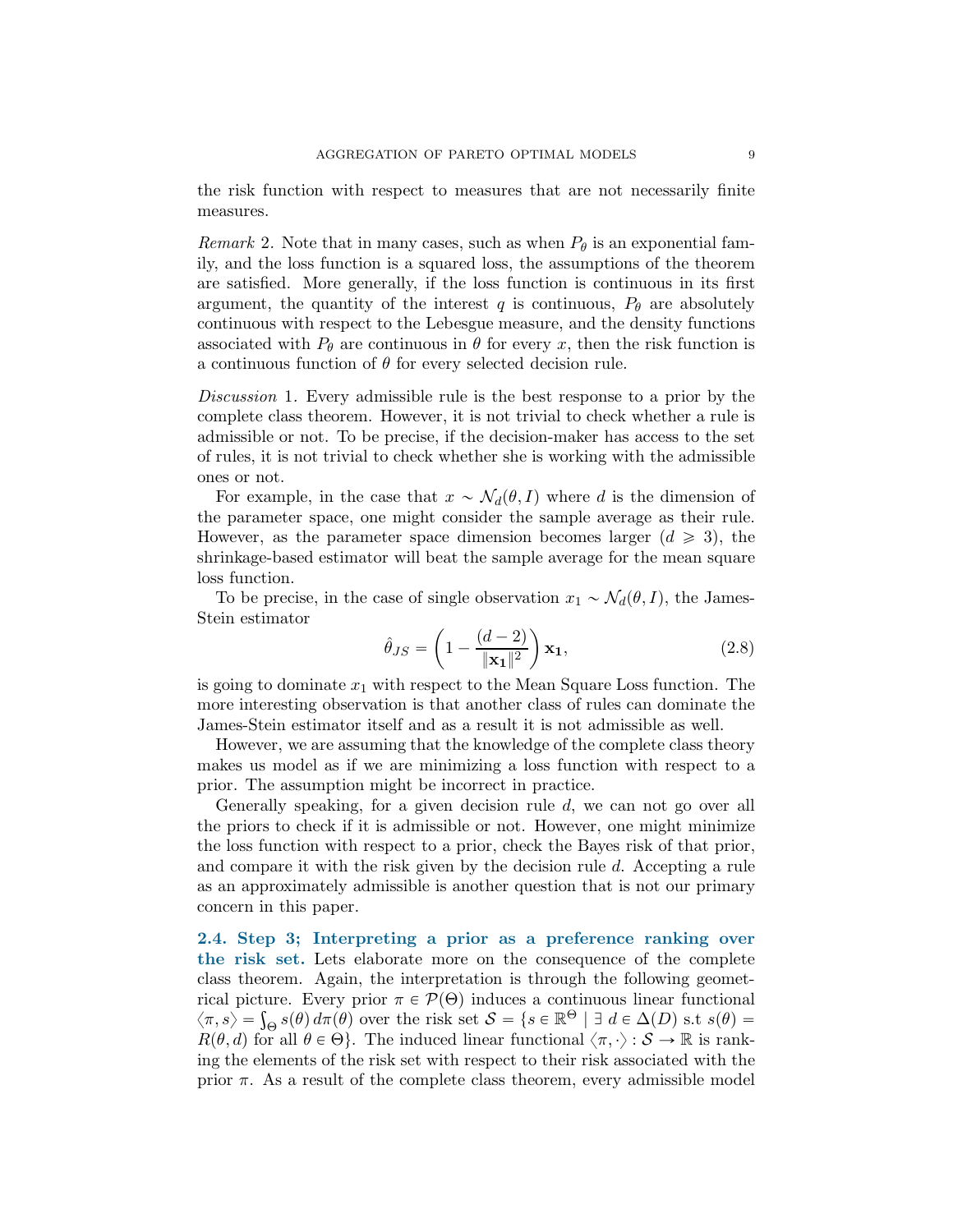is associated with the highest ranked point in the risk set with respect to a ranking associated with a prior  $\pi \in \mathcal{P}(\Theta)$ .

Therefore, one may think about an admissible modeling rule  $f: \mathcal{E}^* \to$  $\Delta(D)$  as a minimizer of the induced rankings of priors over the risk set S. That is, for every  $A \in \mathcal{E}^*$ , there exists a  $\pi_A \in \mathcal{P}(\Theta)$  that can be interpreted as a ranking over the risk set S. The final model,  $f(A)$ , is the one that has the highest-ranked over all the elements of  $\mathcal S$  with respect to the ranking induced by  $\pi_A$ . Formally, we can define the connection as follows.

**Definition 8.** Let  $f : \mathcal{E}^* \to \Delta(D)$  be an admissible modeling rule. A ranking rule is a function  $g_f : \mathcal{E}^* \to \mathcal{P}(\Theta)$  such that  $f(A) \in$  $\operatorname{argmin}_{d \in \Delta(D)} R(g_f(A), d)$  for every  $A \in \mathcal{E}^*$ .

To emphasis the view that each prior ranks the risk set linearly and for the simplicity of the notation, for every prior, we define a weak order  $\gtrsim$  as follows:

**Definition 9.** Let  $\pi \in \mathcal{P}(\Theta)$  be a prior over the set of states of nature. The weak order (reflexive, transitive, and complete binary relation)  $\gtrsim_{\pi}$  over the risk set  $S = \{ s \in \mathbb{R}^{\Theta} \mid \exists d \in \Delta(D) \text{ s.t } s(\theta) = R(\theta, d) \text{ for all } \theta \in \Theta \},\text{ is defined}$ as:

$$
s_1 \gtrsim_{\pi} s_2 \Leftrightarrow \langle \pi, s_1 \rangle \leq \langle \pi, s_2 \rangle \tag{2.9}
$$

As a consequence, for every  $A \in \mathcal{E}^*$  we may interpret the prior  $g_f(A) \in$  $P(\Theta)$  as its associated weak order  $\gtrsim_{q_f(A)}$  over the elements of the risk set S. Suppose we accept this viewpoint as a viable one. In that case, we may interpret the ranking rule  $q_f$  as a ranking mechanism in which, by observing a subset of experts  $A \in \mathcal{E}$ , ranks the risk set S using the induced weak order  $\gtrsim_{g_f(A)}$ .

Discussion 2. In practice, we might not have a flat indifference curve. In other words, the assumption that the decision-maker may have a linear variety as her indifference set in the risk set might not be a viable one. There are approaches to handle these issues; however, it is not the primary concern in the paper.

Discussion 3. Generally, there is no bijection between the set of priors and the set of admissible rules. If the boundary of the risk set is smooth enough (such that the set of sub-differentials have a unique element), then we can form a bijection between the set of decision rules and priors. Otherwise, as in fig [3,](#page-10-0) an admissible rule may be the best response to distinct priors. In those cases, there will be an ambiguity between the selection of a prior that in a better way captures the main characteristics the modeler is interested in. However, in this paper, we will not deal with such situations, and we will only assume that the modeler always selects a prior (this prior leads to a ranking of the risk profiles in the risk set). The process used to select the prior can be arbitrary.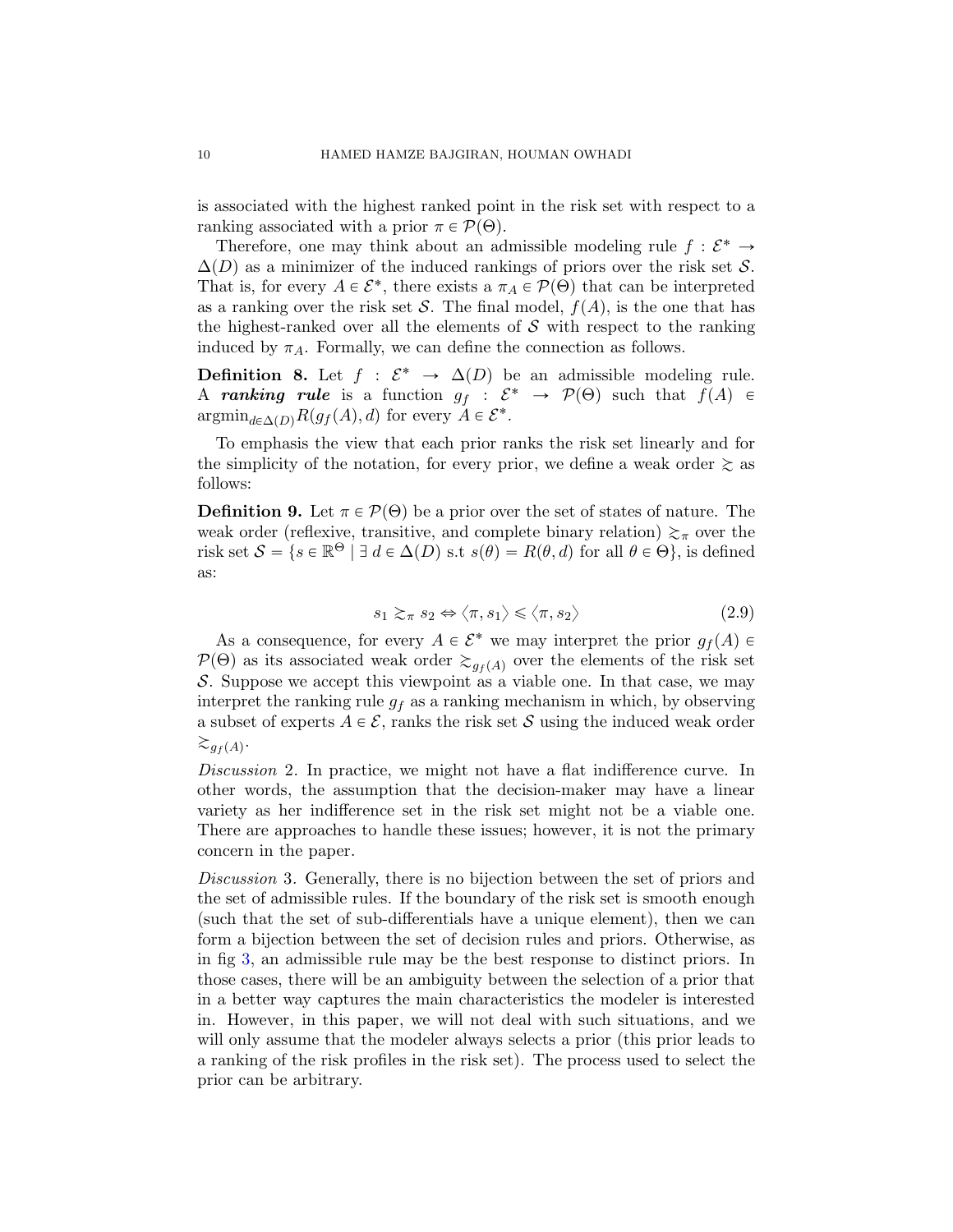<span id="page-10-0"></span>

FIGURE 3. The decision rule  $d^*$  is the best response with respect to both  $\pi_1$  and  $\pi_2$ .

<span id="page-10-2"></span>2.5. Step 4; Consistency. As a consequence of the last three steps, we reduce the problem from the class of modeling rule  $f: \mathcal{E}^* \to \mathcal{M}$ , to the class of ranking rules  $g_f : \mathcal{E}^* \to \mathcal{P}(\Theta)$ . In this step, our goal is to assess how to combine a result of two separate ranking orders  $g_f(A)$  and  $g_f(B)$  to form  $g_f(A \cup B)$ .

Lets consider the following simple example. Let  $A = \{e_1, e_2\}$  with  $g_f(e_1) = \pi_1$  and  $g_f(e_2) = \pi_2$ . As a result of discussions in the step 3, to form  $g_f(A)$  we may consider the aggregation of the corresponding weak orders  $\gtrsim_{\pi_1}, \gtrsim_{\pi_2}$  over the risk set S. One might assume that if both weak orders prefer a risk profile  $s_1$  to another risk profile  $s_2$ , the aggregated ranking should also respect this order. If this is the case, we call the ranking to be **consistent** with respect to both priors  $\pi_1$  and  $\pi_2$ . For a general ranking mechanism, we may generalize the definition as follows.

**Definition 10.** Let  $g_f : \mathcal{E}^* : \to \mathcal{P}(\Theta)$  be a ranking rule over the risk set S. We say that  $g_f$  is weakly consistent if for every two disjoint sets  $A, B \in \mathcal{E}^*$ , and for every two risk profiles  $s_1, s_2 \in \mathcal{S}$ ,

$$
s_1 \gtrsim_{g_f(A)} s_2, \ s_1 \gtrsim_{g_f(B)} s_2 \Rightarrow s_1 \gtrsim_{g_f(A \cup B)} s_2 \tag{2.10}
$$

Moreover, it is *consistent* if it also satisfies the following condition:

<span id="page-10-1"></span>
$$
s_1 >_{g_f(A)} s_2, \ s_1 \gtrsim_{g_f(B)} s_2 \Rightarrow s_1 >_{g_f(A \cup B)} s_2 \tag{2.11}
$$

To better understand the geometry of the consistency, let  $g_f : \mathcal{E}^* \to \mathcal{P}(\Theta)$ be a consistent ranking rule. Consider two disjoint subsets of experts  $A, B \in$  $\mathcal{E}^*$  and two risk profiles  $s_1, s_2 \in S$  such that  $s_1 \gtrsim_{g_f(A)} s_2$ ,  $s_1 \gtrsim_{g_f(B)} s_2$ . Using the definition of the  $\gtrsim_{g_f(A)}$  and  $\gtrsim_{g_f(B)}$ , we obtain that  $\langle g_f(A), s_1$  $s_2 \geq 0$  and  $\langle g_f(B), s_1 - s_2 \rangle \geq 0$ . Consistency implies that  $s_1 \gtrsim_{g_f(A \cup B)} s_2$ . Therefore, we should have  $\langle g_f(A \cup B), s_1 - s_2 \rangle \geq 0$ . Using the duality (Farkas' Lemma for finite dimensional cases or Hahn-Banach Theorem for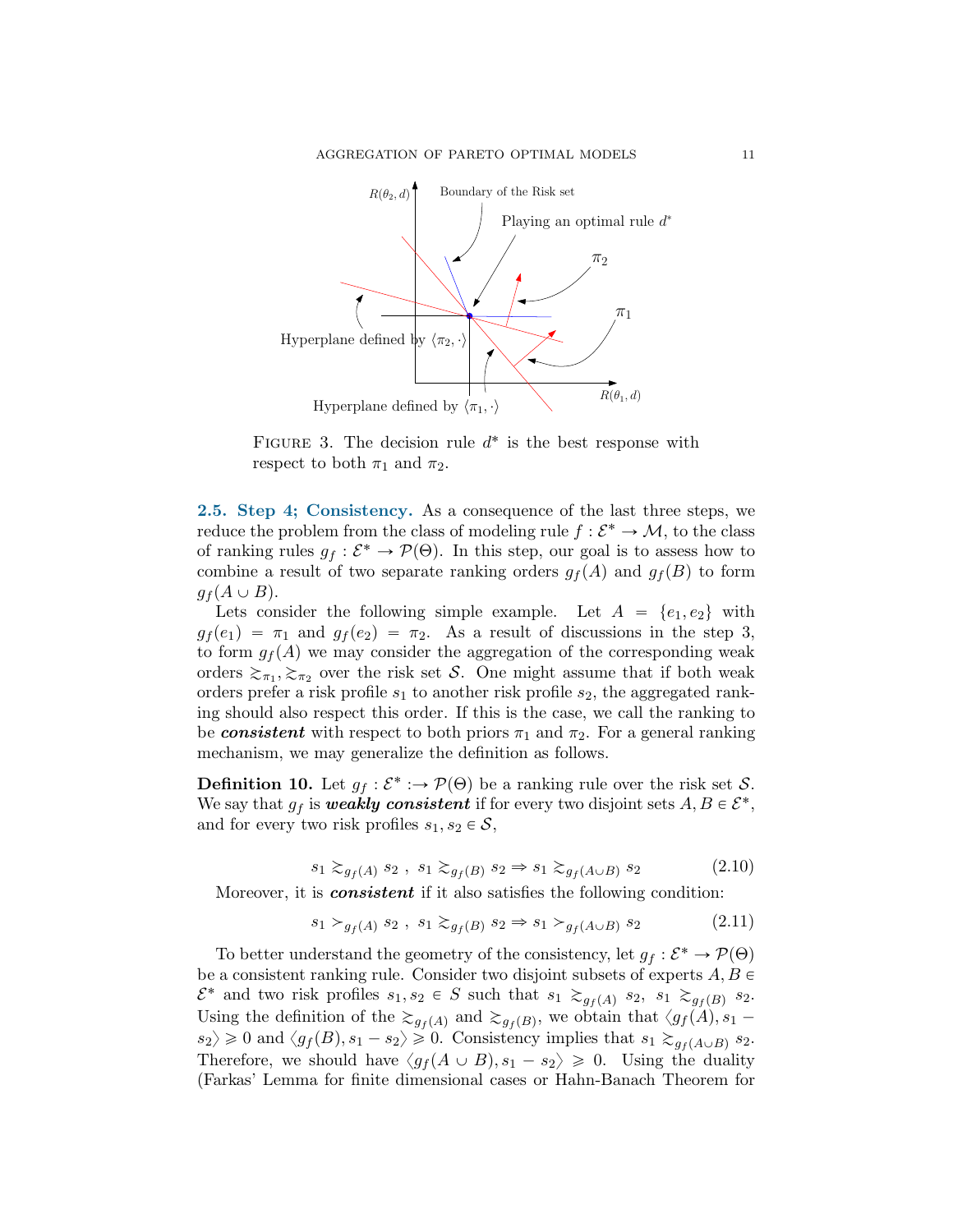general cases), the continuous linear function represented by  $g_f(A \cup B)$ should be in the cone generated by  $g_f(A), g_f(B)$  in the dual space of  $C(\Theta)$ . However, since  $g_f(A \cup B)$  is a probability distribution, it should be a convex combination of  $g_f(A)$  and  $g_f(B)$ . That is it is a randomization of  $g_f(A)$ and  $g_f(B)$  by some positive weight. Note that the condition [2.11](#page-10-1) in the definition of consistency, guaranteed that  $f(A \cup B)$  should be in the interior of the line segment connecting  $g_f(A)$  and  $g_f(B)$  in the dual space of the risk set. Therefore, we may connect the consistency to another condition that has been studied in different litterateur with different names.

**Definition 11.** We say that a ranking rule  $g_f : \mathcal{E}^* \to \mathcal{P}(X)$  satisfies the weighted averaging property if for all  $A, B \in \mathcal{E}^*$  such that  $A \cap B = \emptyset$ , it holds true that

<span id="page-11-0"></span>
$$
g_f(A \cup B) = \lambda g_f(A) + (1 - \lambda) g_f(B) \tag{2.12}
$$

for some  $\lambda \in [0, 1]$  (which may depend on A and B). We say that f satisfies the *strict weighted averaging* property if  $(2.12)$  holds true for  $\lambda \in (0, 1)$ .

Therefore, as a result of the duality, the two conditions are the same.

<span id="page-11-1"></span>**Lemma 1.** Let  $g_f : \mathcal{E}^* \to \mathcal{P}(\Theta)$  be a ranking rule. Then, the followings are equivalent:

- (1)  $g_f$  is consistent.
- (2)  $g_f$  satisfies the strict weighted averaging axiom.

Moreover, the followings are also equivalent:

- (1)  $g_f$  is weakly consistent.
- (2)  $g_f$  satisfies the weighted averaging axiom.

To elaborate more on the above observation, let  $g_f$  be a consistent ranking rule and  $A = \{e_1, \ldots, e_n\} \in \mathcal{E}^*$  $A = \{e_1, \ldots, e_n\} \in \mathcal{E}^*$  $A = \{e_1, \ldots, e_n\} \in \mathcal{E}^*$ . By applying the result of the lemma 1,  $g_f(A)$ is in the convex hull of the probability measures  $g_f(e_i), i \in \{1, \ldots, n\}$ . That means, there exists a randomization of  $g_f(e_i)$  by a probability measure represented by  $(\lambda_{e_1}, \ldots, \lambda_{e_n}) \in \mathcal{P}(\{e_1, \ldots, e_n\})$  such that  $g_f(A) = \sum_i \lambda_{e_i} g_f(e_i)$ . Consequently lemma [1](#page-11-1) results in  $g_f(A) \in \text{ConvexHull}(g_f(e_i))$ , with  $e_i \in \mathcal{E}$ , which we call a *coordinate* wise **Pareto**.

**Definition 12.** We say that a ranking rule  $g_f : \mathcal{E}^* \to \mathcal{P}(X)$  is *coordinate* wise Pareto if for all  $A \in E^*$ ,

$$
g_f(A) \in \text{ConvexHull}\{g_f(e) | e \in A\} \tag{2.13}
$$

We can have a better understanding of the Pareto through the lenses of duality.

**Lemma 2.** The rule  $g_f : \mathcal{E}^* \to \mathcal{P}(X)$  is coordinate wise Pareto if and only if for every set  $A = \{e_1, \ldots, e_n\} \in E^*$ , and for every two risk profiles  $s_1, s_2 \in \mathcal{S}$ ,

$$
s_1 \gtrsim_{g_f(e_1)} s_2 \ldots, \ s_1 \gtrsim_{g_f(e_n)} s_2 \Rightarrow s_1 \gtrsim_{g_f(A)} s_2 \tag{2.14}
$$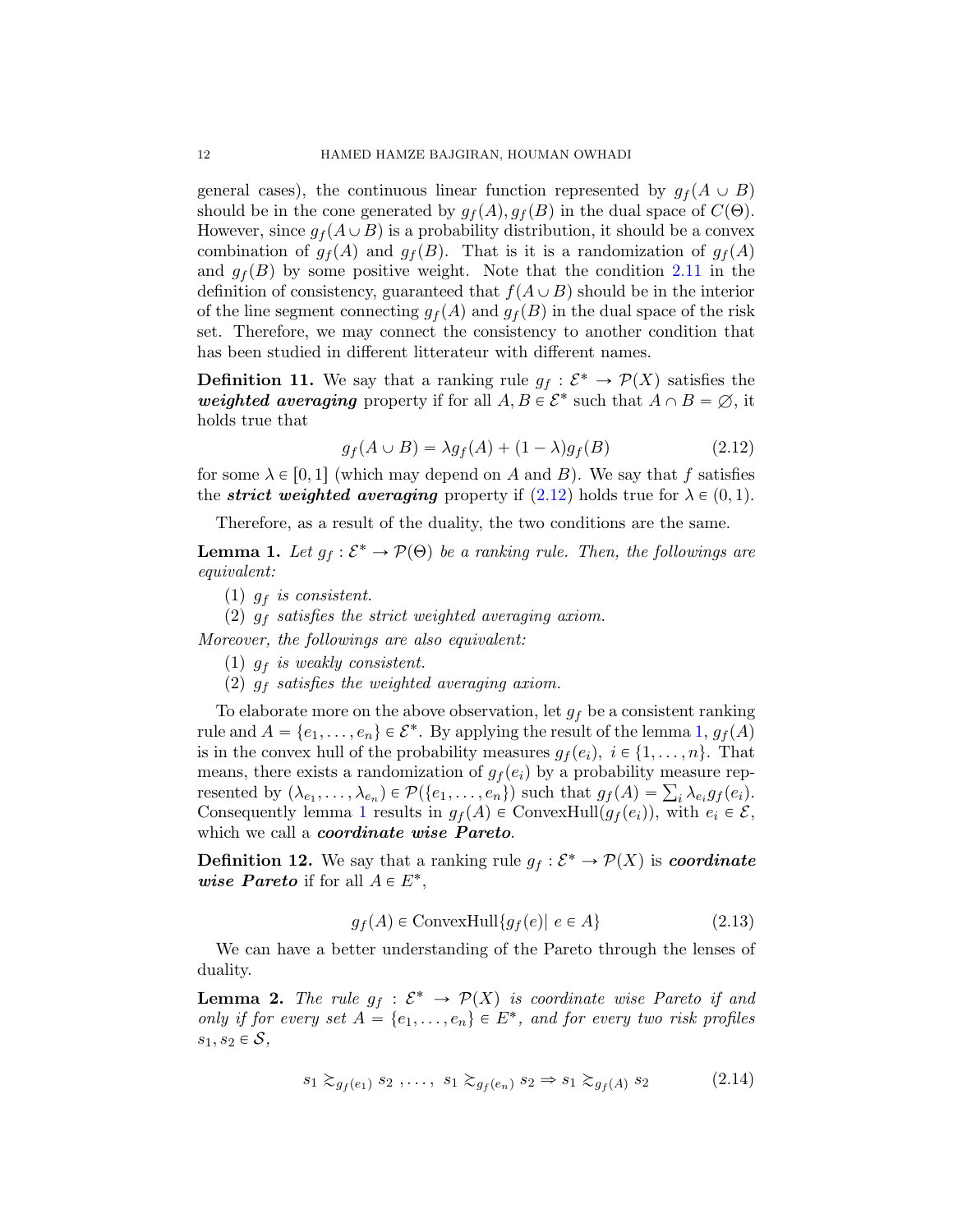A simple induction shows that all consistent ranking rules are coordinatewise Pareto.

**Corollary 1.** Every consistent ranking rule  $g_f : \mathcal{E}^* \to \mathcal{P}(X)$  is a coordinate wise Pareto ranking rule.

One might wonder whether the opposite of the above observation is also true or not. In other words, whether the consistency is only about  $g_f(A)$ being in the convex hull of the  $g_f(e_i)$ , for  $e_i \in A$ , or not. The answer is no. Consistency is a stronger assumption. To better understand it, consider the following example.

<span id="page-12-1"></span>**Example 1.** To elaborate more on the above observation, let  $g_f$  be a coordinate wise Pareto rule and  $A = \{x, y, z\}, B = \{x, y, w\} \in \mathcal{E}^*$  with  $z \neq w$ . Hence, there exists a two set of randomization  $\lambda^A, \lambda^B$  on elements of A, B such that,  $g_f(A) = \lambda_x^A g_f(x) + \lambda_y^A g_f(y) + \lambda_z^A g_f(z)$  and  $g_f(B) = \lambda_x^B g_f(x) + \lambda_y^B g_f(y) + \lambda_w^B g_f(w).$ 

Without the consistency, there is nothing more to be said. However, with consistency there is a connections between  $\lambda_x^A/\lambda_y^A$  and  $\lambda_x^B/\lambda_y^B$ . And the connection is that it is always possible to make  $\lambda_x^A / \lambda_y^A = \lambda_x^B / \lambda_y^B$ .

<span id="page-12-0"></span>To be more precise, consider the figure [4.](#page-12-0) We will show that by knowing  $g_f(x, y), g_f(z, y), g_f(z, w)$ , we can deduce  $g_f(x, y, z), g_f(x, y, w)$  uniquely.



FIGURE 4. We are assuming that the value of  $g_f$  is known at  $\{x\}, \{y\}, \{z\}, \{w\}, \{x, y\}, \{y, z\}, \{z, w\}.$  The goal is to find  $g_f(x, y, z), g_f(x, y, w)$  in a unique way.

First, as in the figure [5a,](#page-13-0) by consistency  $g_f(x, y, z)$  is on the intersection of the line joining  $g_f(x), g_f(y, z)$  and the line joining  $g_f(z), g_f(x, y)$ . Then, as in the figure [5b,](#page-13-1) again consistency shows that  $g_f(x, y, z, w)$  must be the intersection of the line joining  $g_f(x, y, z), g_f(w)$  and the line joining  $g_f(z, w), g_f(x, y)$ . Finally, as in the figure [5c,](#page-13-2) one last application of the consistency shows that  $g_f(x, y, w)$  must be on the intersection of the line joining  $g_f(z), g_f(x, y, z, w)$  and the line joining  $g_f(x, y), g_f(w)$ . Therefore, by consistency all three  $g_f(x, y, z), g_f(x, y, w)$ , and  $g_f(x, y, z, w)$  are uniquely determined.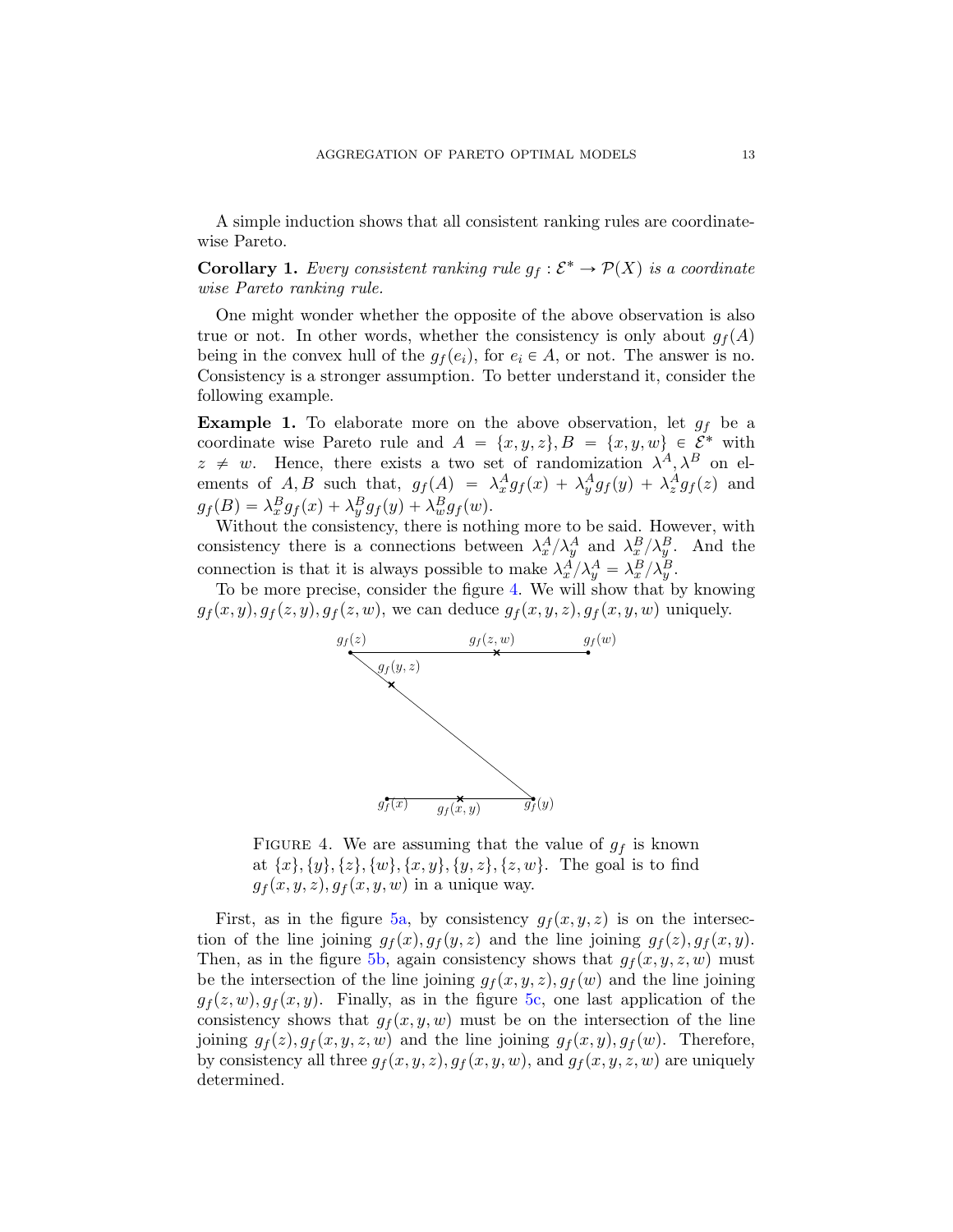<span id="page-13-2"></span><span id="page-13-0"></span>

<span id="page-13-1"></span>FIGURE 5. By consistency, we can inductively obtain  $g_f(x, y, z), g_f(x, y, z, w),$  and  $g_f(x, y, w)$ .

By inductively applying the same couple of arguments, as in the Example [1](#page-12-1) (see Hamze Bajgiran and Owhadi, [2021](#page-21-0) Thm. 1), we obtain the following more general result.

<span id="page-13-3"></span>**Corollary 2.** Let  $g_f : \mathcal{E}^* \to \mathcal{P}(\Theta)$  be a consistent ranking rule. If the range of  $g_f$  is not a subset of a one dimensional linear variety, then there exists a weight function  $w : \mathcal{E} \to \mathbb{R}_{++}$  such that for every set of experts  $A \in \mathcal{E}^*$ ,

$$
g_f(A) = \sum_{e_i \in A} \left( \frac{w(e_i)}{\sum\limits_{e_j \in A} w(e_j)} \right) g_f(e_i). \tag{2.15}
$$

Moreover, the weight function is unique up to multiplication by a positive number.

As a consequence of the above corollary, a modeling rule  $f : \mathcal{E}^* \to \Delta(\Theta)$ is consistent (and non-degenerate) if and only if it can be constructed as follows.

- (1) select a weight function  $w : \mathcal{E} \to \mathbb{R}_{++}$ ,
- (2) figure out  $g_f(e)$  for  $e \in \mathcal{E}$ ,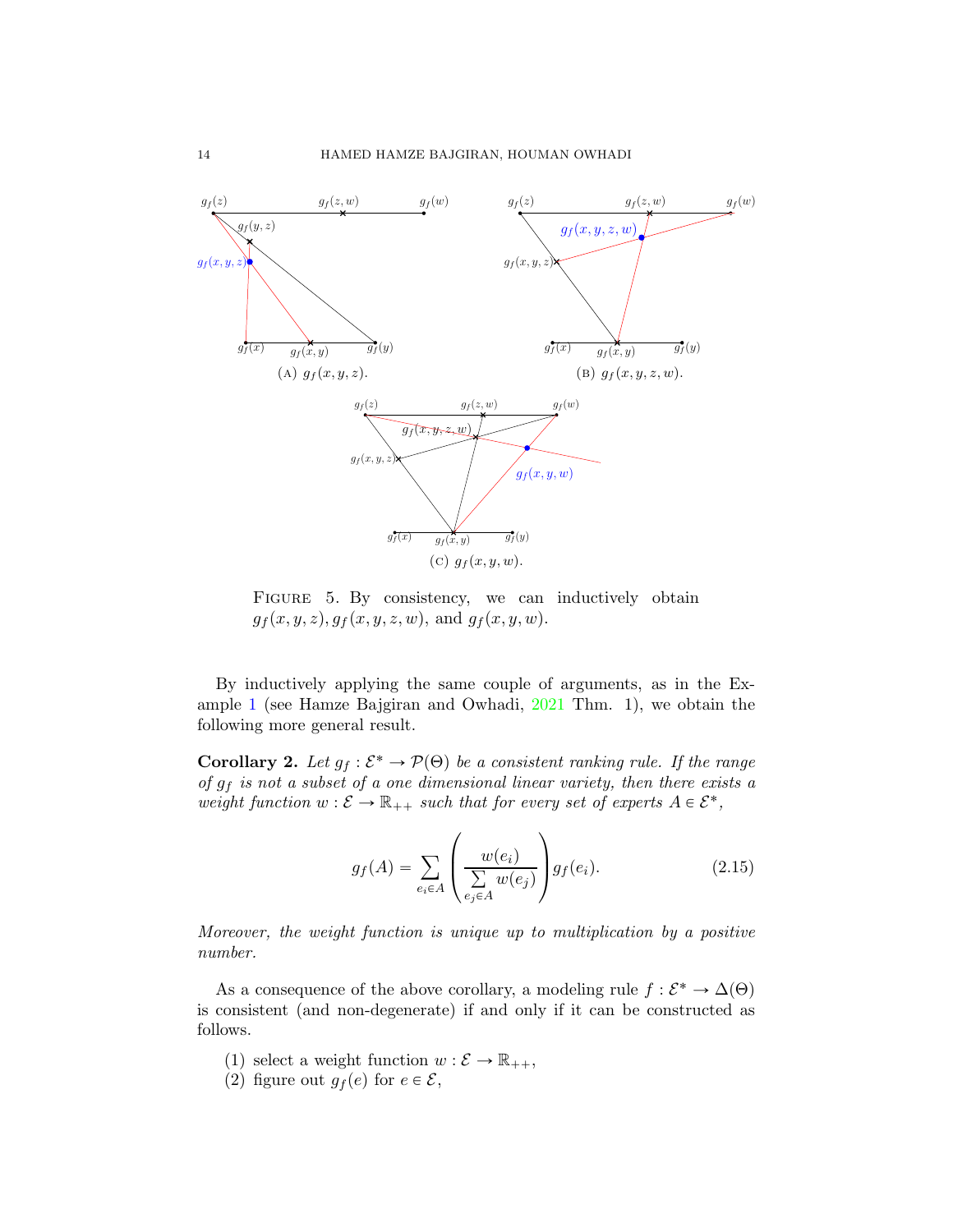(3) for every  $A \in \mathcal{E}^*$ , form  $g_f(A)$  as in

$$
g_f(A) = \sum_{e_i \in A} \left( \frac{w(e_i)}{\sum\limits_{e_j \in A} w(e_j)} \right) g_f(e_i), \tag{2.16}
$$

 $(4)$  finally, the rule f is

$$
f(A) \in \operatorname{argmin}_{d \in \Delta(D)} R(g_f(A), d). \tag{2.17}
$$

We now present more general version in which, instead of consistency, we impose the weak consistency. Weakly consistent rules are characterized by both a weight function and weak order over experts. They are obtained by averaging the prior of the highest ordered experts rather than all of them.

**Definition 13.** A binary relation  $\geq$  on  $\mathcal E$  is a weak order on  $\mathcal E$ , if it is reflexive  $(x \geq x)$ , transitive  $(x \geq y$  and  $y \geq z$  imply  $x \geq z$ ), and complete (for all  $x, y \in X$ ,  $x \geq y$  or  $y \geq x$ ). We say that x is equivalent to y, and write  $x \sim y$ , if  $x \geq y$  and  $y \geq x$ .

Consider a weak order  $\geq$  on  $\mathcal{E}$ . For  $A \in \mathcal{E}^*$ , write  $M(A, \geq)$  for the highest order elements in A.

A more general result is as follows (see Hamze Bajgiran and Owhadi, [2021](#page-21-0) Thm. 2).

**Corollary 3.** Let  $g_f : \mathcal{E}^* \to \mathcal{P}(\Theta)$  be a weakly consistent ranking rule. If  $g_f$  satisfies the non-degeneracy condition (strongly richness) condition of Hamze Bajgiran and Owhadi, [2021](#page-21-0), then there exist a unique weak order  $\geq$ on  $\mathcal E$  and a weight function  $w : \mathcal E \to \mathbb R_{++}$  such that for every set of experts  $A \in \mathcal{E}^*,$ 

$$
g_f(A) = \sum_{e_i \in M(A, \geqslant)} \left( \frac{w(e_i)}{\sum\limits_{e_j \in M(A, \geqslant)}} w(e_j) \right) g_f(e_i). \tag{2.18}
$$

Moreover, the weight function is unique up to multiplication by a positive number in each of the equivalence classes of the weak order $\geq$ .

As a consequence of the above corollary, a (non-degenerate) modeling rule  $f: \mathcal{E}^* \to \Delta(\Theta)$  is weakly consistent if and only if it can be constructed as follows.

- (1) select a weight function  $w : \mathcal{E} \to \mathbb{R}_{++}$  and a weak order  $\geq$  on  $\mathcal{E}$ ,
- (2) figure out  $g_f(e)$  for  $e \in \mathcal{E}$ ,
- (3) for every  $A \in \mathcal{E}$ , form  $g_f(A)$  as in

<span id="page-14-0"></span>
$$
g_f(A) = \sum_{e_i \in M(A, \geqslant)} \left( \frac{w(e_i)}{\sum\limits_{e_j \in M(A, \geqslant)}} w(e_j) \right) g_f(e_i), \tag{2.19}
$$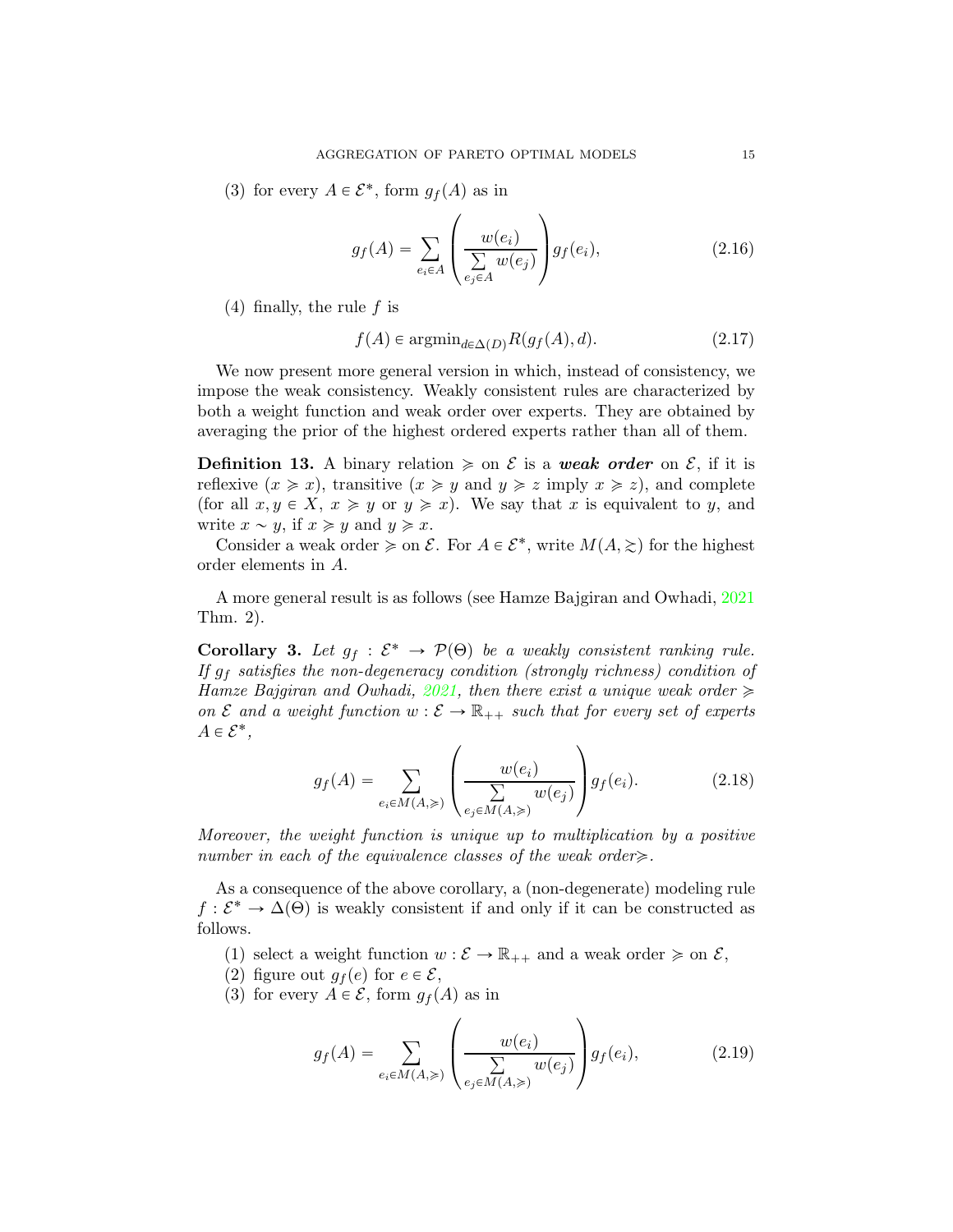$(4)$  finally, the rule f is

$$
f(A) \in \operatorname{argmin}_{d \in \Delta(D)} R(g_f(A), d). \tag{2.20}
$$

The representation  $(2.19)$  has two components: one is captured by the weak order  $\geq$ ; the other is the weight function w. The weak order partitions the set of experts into equivalence classes and ranks them from top to bottom. If all experts  $e \in A$  have the same ranking, then  $g_f(A)$  is the weighted average of  $q(e)$  for  $e \in A$ . However, if some experts have a higher ranking than others, then the rule will ignore the lower-ordered experts. Hence, the assessment of the rule has two steps. First, it only considers the highest-ordered priors. Then, it uses the weight function and finds the weighted average among the highest-ordered priors.

#### 3. More Examples

<span id="page-15-0"></span>In the previous section, we interpreted the elements of the set  $\mathcal E$  as individual experts. We will from now interpret the elements of  $\mathcal E$  as representing experts and their characteristics.

3.1. Kernel Smoother. Assume that the decision-maker herself is also an element of the set  $\mathcal{E}$ . To be precise, let  $e_0 \in \mathcal{E}$  be all the relevant characteristics and beliefs of the decision-maker without the observation of any other expert. Therefore, with using the same language as before,  $g_f(e_0,.) : \mathcal{E}^* \cup \emptyset \to \mathcal{P}(\Theta)$  and  $g_f(e_0, \emptyset)$  is the prior that the decisionmaker is going to use for selection the decision rules, without observing any other experts' characteristics.

More generally, we can interpret the rule  $g_f : \mathcal{E} \times \mathcal{E}^* \cup \emptyset \rightarrow \mathcal{P}(\Theta)$ as a ranking rule such that for every characteristics of the decision maker  $e \in \mathcal{E}$  and for every observation of the set of experts' characteristics  $A \in \mathcal{E}^*$ ,  $g_f(e, A)$  is the prior that the decision maker is going to use to select her decision rule.

Under the conditions of the previous section, we have the following representation.

**Corollary 4.** Let  $g_f : \mathcal{E} \times \mathcal{E}^* \cup \emptyset \to \mathcal{P}(\Theta)$  be a rule such that for every  $e \in \mathcal{E}$ ,  $g_f(e,.)$  being a consistent ranking rule with the range not being a subset of a one dimensional linear variety. Then, then exists a weight function  $w : \mathcal{E} \times \mathcal{E} \to \mathbb{R}_{++}$  such that for every decision maker's characteristics  $e \in \mathcal{E}$ and for every set of expert's characteristics  $A \in \mathcal{E}^*$ ,

$$
g_f(e, A) = \sum_{e_i \in A} \left( \frac{w(e, e_i)}{\sum\limits_{e_j \in A} w(e, e_j)} \right) g_f(e, e_i).
$$
 (3.1)

Moreover, the weight function is unique up to multiplication by a positive number.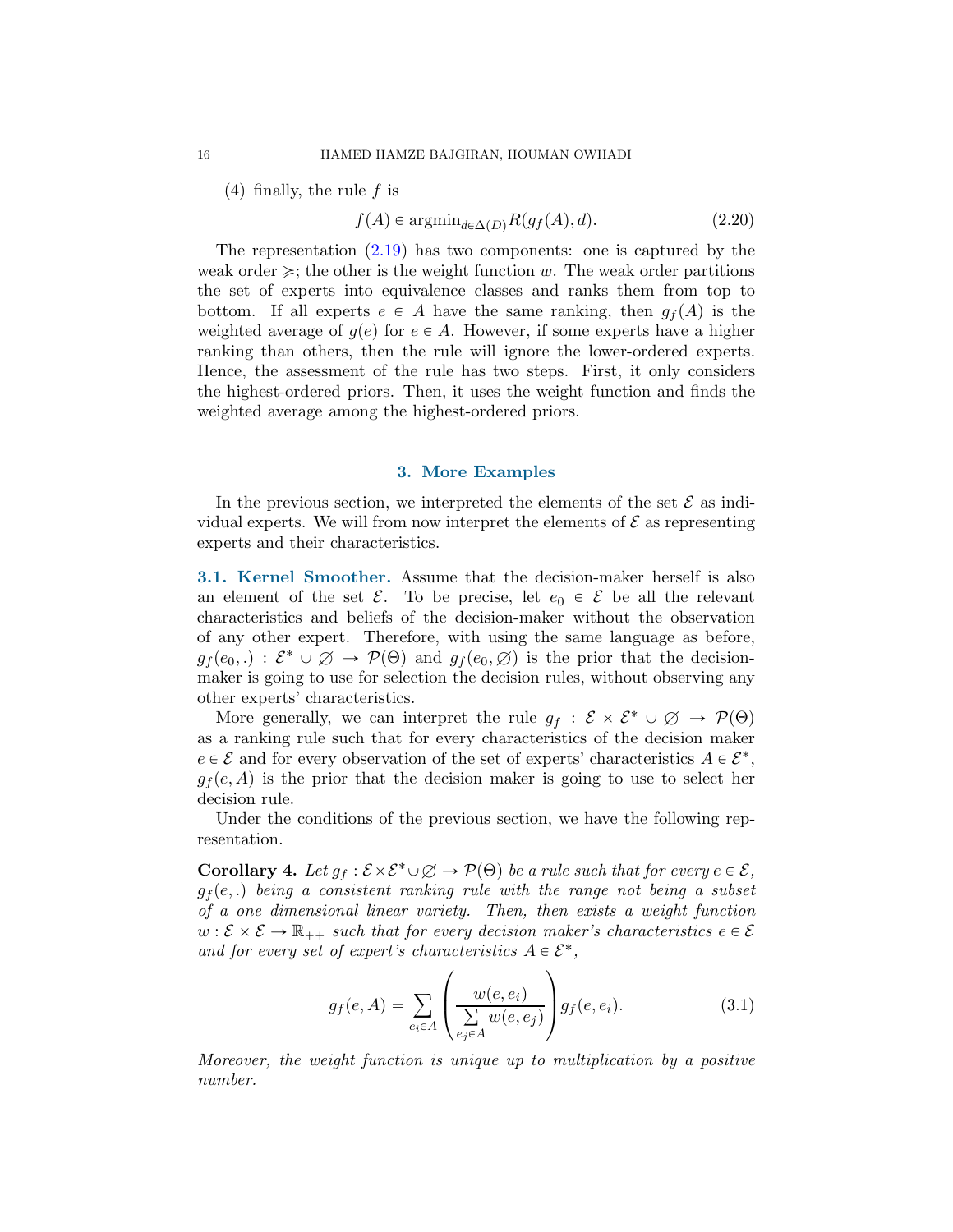As a consequence of the above representation, w behaves as a similarity measure between the decision maker's characteristics and the expert's characteristics. The representation is the same as the Kernel Smoother in statistics. More precisely, consider the following problem.

**Problem 1.** Let  $D = \{(x_1, y(x_1)) \dots, (x_N, y(x_N))\}$  be N given sample points with  $x_i \in \mathbb{R}^k$  and  $y(x_i) \in \mathbb{R}$ . Let  $x_0 \in \mathbb{R}^k$  be another point, the goal is to estimate  $y(x_0)$ .

There are many different approaches to the above problem, but one is as follows.

**Definition 14.** Let  $d : \mathbb{R} \to \mathbb{R}$  be a non increasing function,  $h : \mathbb{R}^k \to \mathbb{R}$ be a hyper-parameter, and  $\|\cdot\|$  be the euclidean norm. Then for every two point  $w, z \in \mathbb{R}^k$  a kernel  $K_{h,d}$  can be defined as follows

$$
K_{h,d}(w,z) = d\left(\frac{\|w-z\|}{h(w)}\right) \tag{3.2}
$$

And for every  $x_0 \in \mathbb{R}^k,$  the  $\boldsymbol{N}$ adaraya-Watson kernel-weighted average is defined by

$$
y(x_0) := \frac{\sum_{i=1}^{N} K_{h,d}(x_0, x_i) y(x_i)}{\sum_{i=1}^{N} K_{h,d}(x_0, x_i)}
$$
(3.3)

To check that the above form is a subset of our representation, we define the set of characteristics  $\mathcal{E} = \{U\} \times \mathbb{R}^k \cup \{O\} \times \mathbb{R}^k \times \mathcal{P}(\Theta)$ , and interpret the first coordinate of  $e \in \mathcal{E}$  as being observed or unobserved, and the other coordinates as the input and the output of the function we are tying to estimates. Then, under the assumption of the consistent rule, there exists a weight function  $w : \mathcal{E} \times \mathcal{E} \to \mathbb{R}_{++}$  such that for every decision maker's characteristics  $e \in \mathcal{E}$  and for every set of expert's characteristics  $A \in \mathcal{E}^*$ ,

$$
g_f(e, A) = \sum_{e_i \in A} \left( \frac{w(e, e_i)}{\sum\limits_{e_j \in A} w(e, e_j)} \right) g_f(e, e_i). \tag{3.4}
$$

We may add the assumption that for every  $e \in \mathcal{E}$  such that the first coordinate of  $e$  is  $O$ , we should report the third coordinate as output. That is, for every e such that  $e_1 = O$ , and for every  $e_i \in \mathcal{E}$  with  $(e_i)_1 = O$ , we set  $g(e, e_i) = (e_i)_3$ . Then the result is exactly the interpolation of inputs using the similarity kernel defined by the weight function  $w$ .

Note that by restricting the assumptions on the form of the rule  $g_f$ , we may obtain a different class of weight functions. For example one can we enforce that for every two characteristics  $e_1, e_2 \in \mathcal{E}, g_f(e_1, \{e_2\}) = g_f(e_2, \{e_1\}),$ then the weight function  $w$  in the representation must be a symmetric one.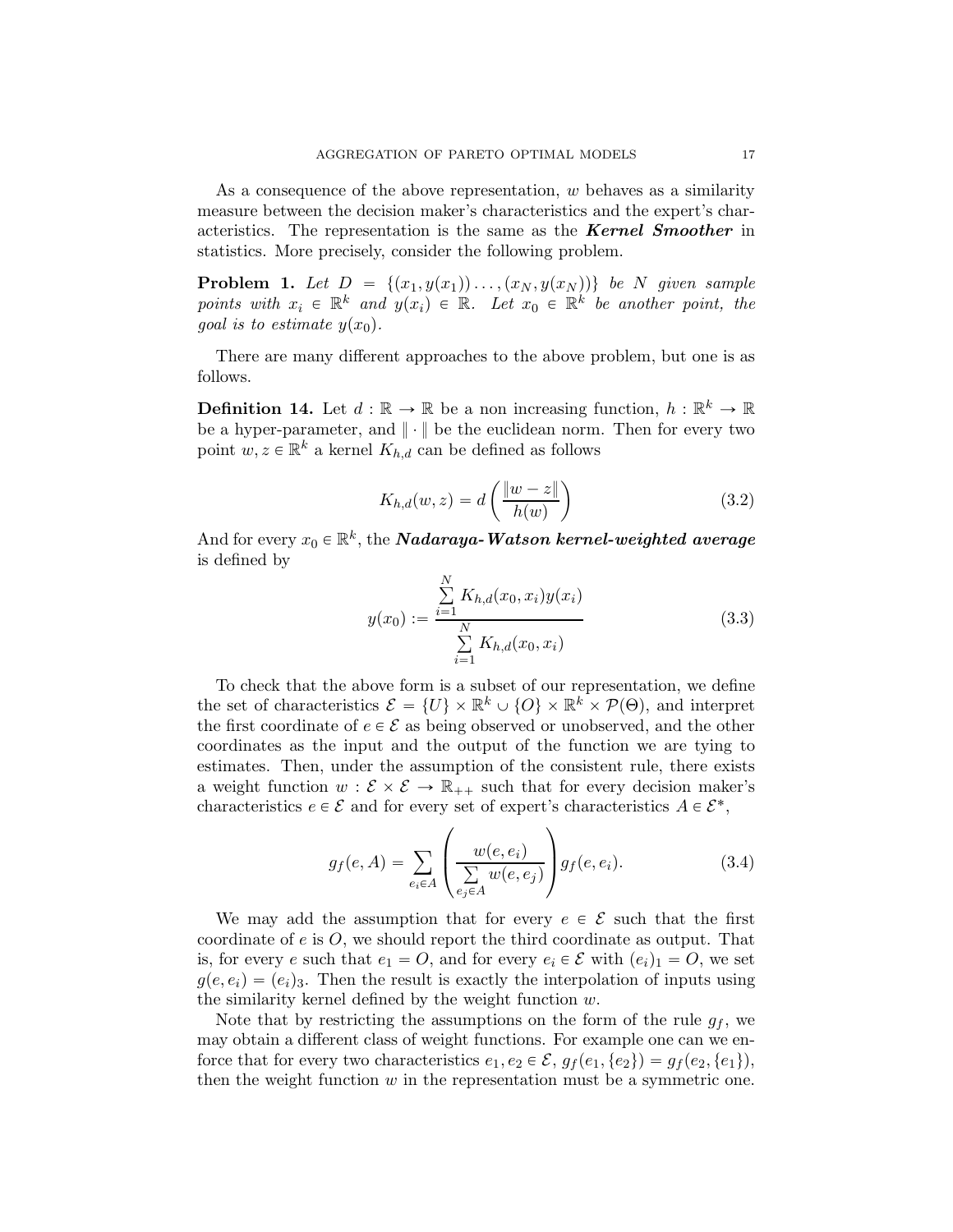That is, if from the decision maker's perspective there is no difference between the decision-maker being  $e_1$  and the expert's being  $e_2$  or the decisionmaker being  $e_1$  and the expert being  $e_2$ , we get a symmetric similarity measure.

3.2. Different Experts with the Same Set of Characteristics. In many situations, we want to model different individuals with the same form of characteristics. To to that, we can extend the set of characteristics to be  $\mathcal{E}^{ext} = \mathbb{N} \times \mathcal{E}$ , with  $(i, e) \in \mathcal{E}^{ext}$  represent an individual with index number  $i$  with the pure characteristics  $e$ . With the same (non-degeneracy and consistency of  $g_f$  assumptions as in section [2](#page-2-0) and by enforcing that for every  $e_1, e_2 \in \mathcal{E}^{ext}$  with  $(e_1)_2 = (e_1)_2, g_f(e_1) = g_f(e_2)$ , we get the following representation, that there exists a weight function  $w : \mathcal{E} \to \mathbb{R}_{++}$  on the set of pure characteristics such that for every set of expert's extended characteristics  $A \in \mathcal{E}^{ext}$ ,

$$
g_f(A) = \sum_{(i,e)\in A} \left( \frac{w(e)}{\sum\limits_{(j,e')\in A} w(e')} \right) g_f((1,e)). \tag{3.5}
$$

In other words, we can define the function  $N: \mathcal{E} \times \mathcal{E}^{ext^*} \to \mathbb{N} \cup \{0\}$  to count the number of appearance of the pure characteristics  $e \in \mathcal{E}$  that appear in the set  $A \in \mathcal{E}^{ext}$  as  $N(e, A)$ . Then, the representation may simplify as follows

$$
g_f(A) = \sum_{e \in \mathcal{E}} \left( \frac{N(e, A)w(e)}{\sum\limits_{e' \in \mathcal{E}} N(e', A)w(e')} \right) g_f((1, e)). \tag{3.6}
$$

3.3. Timing of Experts. A different example is when the timing of experts matters. In more precise words, we may assume that the observation of expert's characteristics may have a timestamp, and the ones closer to the time of prediction might be more important. In that case, again we can extend the set of characteristics to have the form of  $\mathcal{E}^{ext} = \mathbb{R}_+ \times \mathcal{E}$ , where  $(t, e) \in \mathcal{E}^{ext}$  represents an experts e that presents at the time t before the prediction time.

We might assume that the shifting of all the expert's timestamps by a constant factor should not affect the final model. If that is the case, we have the following notion of stationarity property.

Definition 15. Let  $S: \mathcal{E}^{ext^*} \times \mathbb{R}_+ \to \mathcal{E}^{ext^*}$  represents a *time shift oper***ator.** That is  $S(A, c) = \{(t + c, e) | (t, e) \in A\}$ , for every  $(A, c) \in \mathcal{E}^{ext*} \times \mathbb{R}_+$ . A **stationary** rule  $g_f : \mathcal{E}^{ext} \to \mathcal{P}(\Theta)$  is such that

$$
g_f(\mathcal{S}(A,c)) = g_f(A),
$$

for  $A \in \mathcal{E}^{ext}$  and  $c \in \mathbb{N}$ .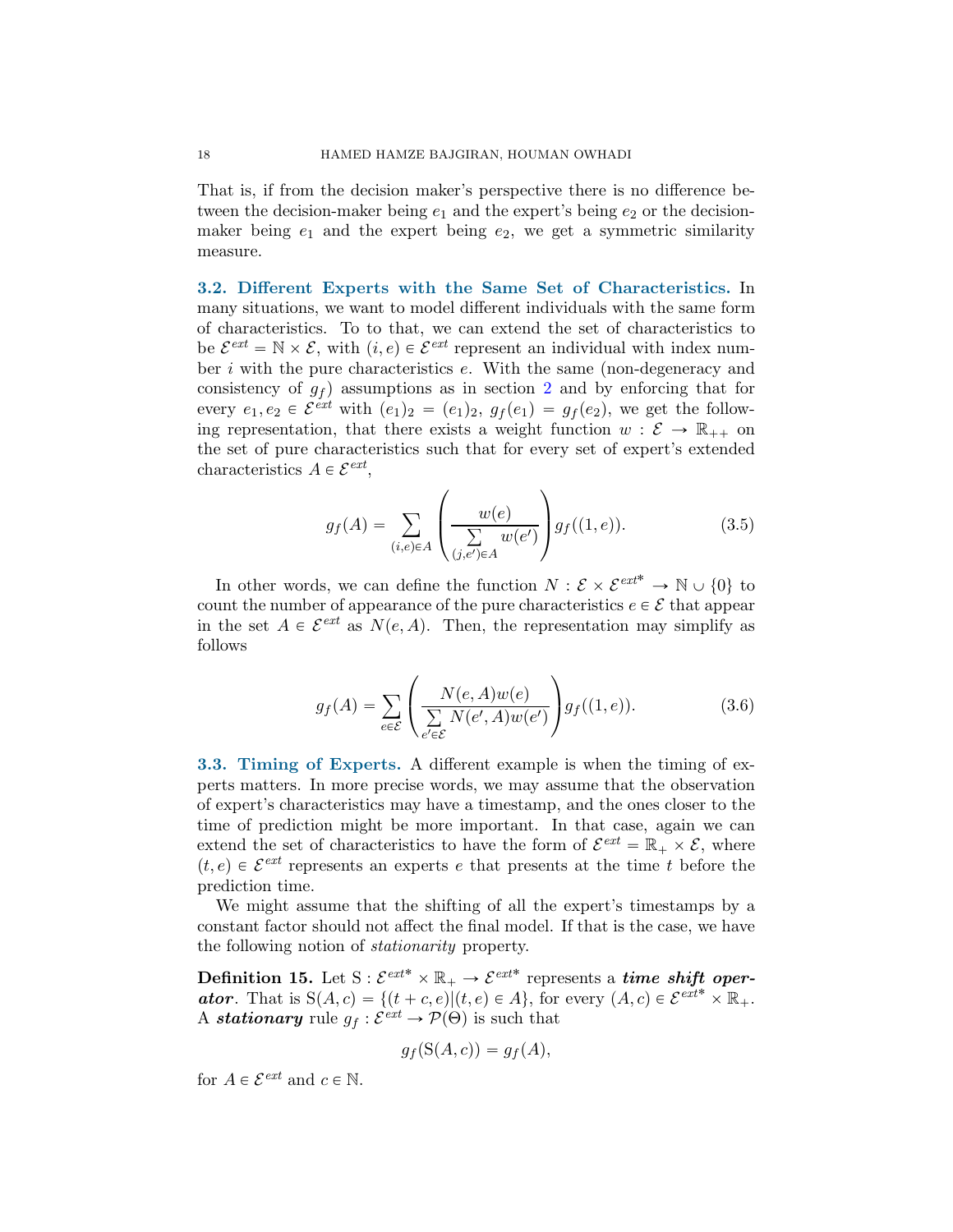As a consequence of the result of corollary [2,](#page-13-3) we have the following representations (see Hamze Bajgiran and Owhadi, [2021](#page-21-0) Proposition. 1).

Proposition 1. For a (non-degenerate) consistent stationary ranking rule  $g_f : \mathcal{E}^{ext^*} \to \mathcal{P}(\Theta)$ , there exist a unique discount factor  $q \in (0, \infty)$  and a unique (up to multiplication by a positive number) weight function  $w : \mathcal{E} \rightarrow$  $\mathbb{R}_{++}$ , such that for all  $A \in \mathcal{E}^{ext}$ 

$$
g_f(A) = \frac{\sum\limits_{(t,e)\in A} q^t w(e) g_f(e)}{\sum\limits_{(t,e)\in A} q^t w(e)}.
$$
\n(3.7)

As a consequence of the representation, under the assumption of the proposition, the weight over a received expert  $(t, e) \in A$  can be separated into two separate factors. One is the intrinsic value of her characteristics, captured by  $w(e)$ . The other one is the role of timing, captured by  $q^t$ . Moreover, the only discounting that captures the role of the timing is the exponential form. If  $q = 1$ , the timing is not important. Hence, the rule only considers the intrinsic value of each expert. However, when  $q \neq 1$ , the rule places relatively more  $(q \in (0, 1))$  or less  $(q \in (1, \infty))$  weight on the experts closer to the time of the prediction.

3.4. Social Choice Functions and Voting Mechanisms. In this example, we consider the connection of our setup to the social choice literature. In the step three of sec [2,](#page-2-0) we interpret the rule  $g_f : \mathcal{E}^* \to \mathcal{P}(\Theta)$  as a ranking over the set of risk profiles,  $S$ . In the end, the decision-maker should select a rule that minimizes her loss with respect to the induced ranking.

One special case is when we interpret each expert to define its own ranking over the risk set. In other words, we can assume that  $\mathcal{E} = \mathcal{P}(\Theta)$ . In this case, each expert prefers the decision rules that are better suited for their own ranking. The role of the rule  $g_f : \mathcal{E}^* \to \mathcal{P}(\Theta)$  is to attach a social ranking of the set of decision rules. Moreover, the role of the rule  $f : \mathcal{E}^* \to \Delta(\Theta)$  is to select the socially acceptable rule.

In this setup, the role of the rule  $g_f$  is a voting mechanism that, based on the expert's reported preferences, should attach a social ranking over the set of decision rules. In the end, the final rule is the highest-ranked decision rule based on social rank.

In a more adapted setup, we may assume that  $g_f(e) = e$  for all  $e \in \mathcal{E}$ . That is, if there is only one individual in the population, the final ranking should be that person's ranking. The form of the voting mechanism that works in this setup is as follows.

**Corollary 5.** Let  $g_f : \mathcal{P}(\Theta)^* \to \mathcal{P}(\Theta)$  be individualistic consistent ranking rule. Then, there exists a weight function  $w : \mathcal{E} \to \mathbb{R}_{++}$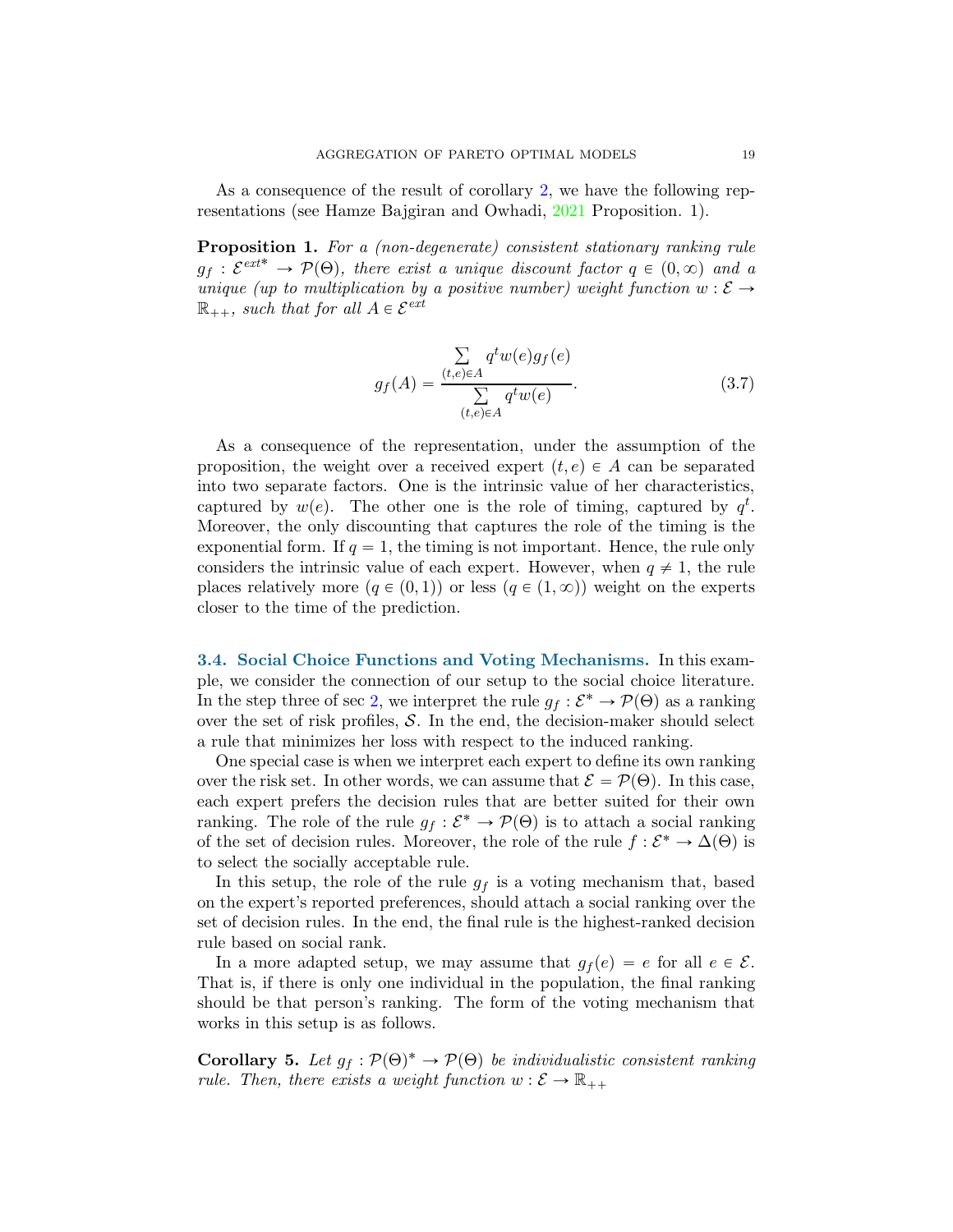$$
g_f(A) = \frac{\sum_{e \in A} w(e)e}{\sum_{e \in A} w(e)}.
$$
 (3.8)

As a result, the mechanism is as follows.

- (1) select the weight of each individual,
- (2) ask individuals to report their ranking,
- (3) form the social ranking by randomized ranking or weighted average of individual's ranking (depends on the application),
- (4) reports the best alternative for the social ranking.

Adding other assumptions, like anonymity and different weak versions of independence axiom can explain the relative utilitarianism and other social choice functional forms.

# 4. Related Literature

Our paper is an application of Hamze Bajgiran and Owhadi, [2021](#page-21-0) in the setting of Wald's statistical decision theory Wald, [1950](#page-22-1).

The first two steps of our paper (section [2.2](#page-3-1) and [2.3\)](#page-4-1) rely on the notion of admissibility and the complete class theorem. A simple form of the complete class theorem and admissible rules appears in Lehmann, [1947](#page-21-2) and Wald, [1950.](#page-22-1) Le Cam, [1955](#page-21-3), Brown, [1971;](#page-20-1) Brown, [1986](#page-21-4) provide more general versions of the result. A good reference for our environment of decision making is Lehmann and Casella, [1998](#page-21-5) and Berger, [2013](#page-20-2).

The complete class theorem connects the notion of admissible models of frequentist statistics to priors in Bayesian statistics. The result of Owhadi, Scovel, and Sullivan, [2015](#page-21-6) shows that the posterior can be highly sensitive to the choice of the prior. There are many interesting approaches for selecting a good prior for computation due to the complete class theorem. One approach is to select a minimax rule, which is the best response to the prior with the most risk for the decision-maker (least favorable prior). Schafer and Stark, [2003](#page-22-2); Schafer and Stark, [2009](#page-22-3) provide a computational approach for selecting a near-optimal prior. Owhadi and Scovel, [2017](#page-21-7) has a roadmap on how to combine the complexity of the computation, robustness, and the accuracy of the prediction as a general way of using the minimax criteria. A recent approach is to select a prior from a smaller set of feasible priors that make sense for the modeler as in Hamze Bajgiran, Batlle Franch, et al., [2021](#page-21-8). Stark, [2015](#page-22-4) is a good reference for the connections and shortcomings of the frequentist and Bayesian statistics.

Regarding the third step (section [2.4\)](#page-8-0), von-Neumann and Morgenstern, [1944](#page-22-5) provides the behavioral justification of ranking the risk set linearly. There are many papers on more general versions and shortcomings of linear preferences, from Choquet expected utility theory of Schmeidler, [1989](#page-22-6) to prospect theory of Kahneman and Tversky, [1979](#page-21-9). Gilboa, [2009](#page-21-10) is a great reference for this regard.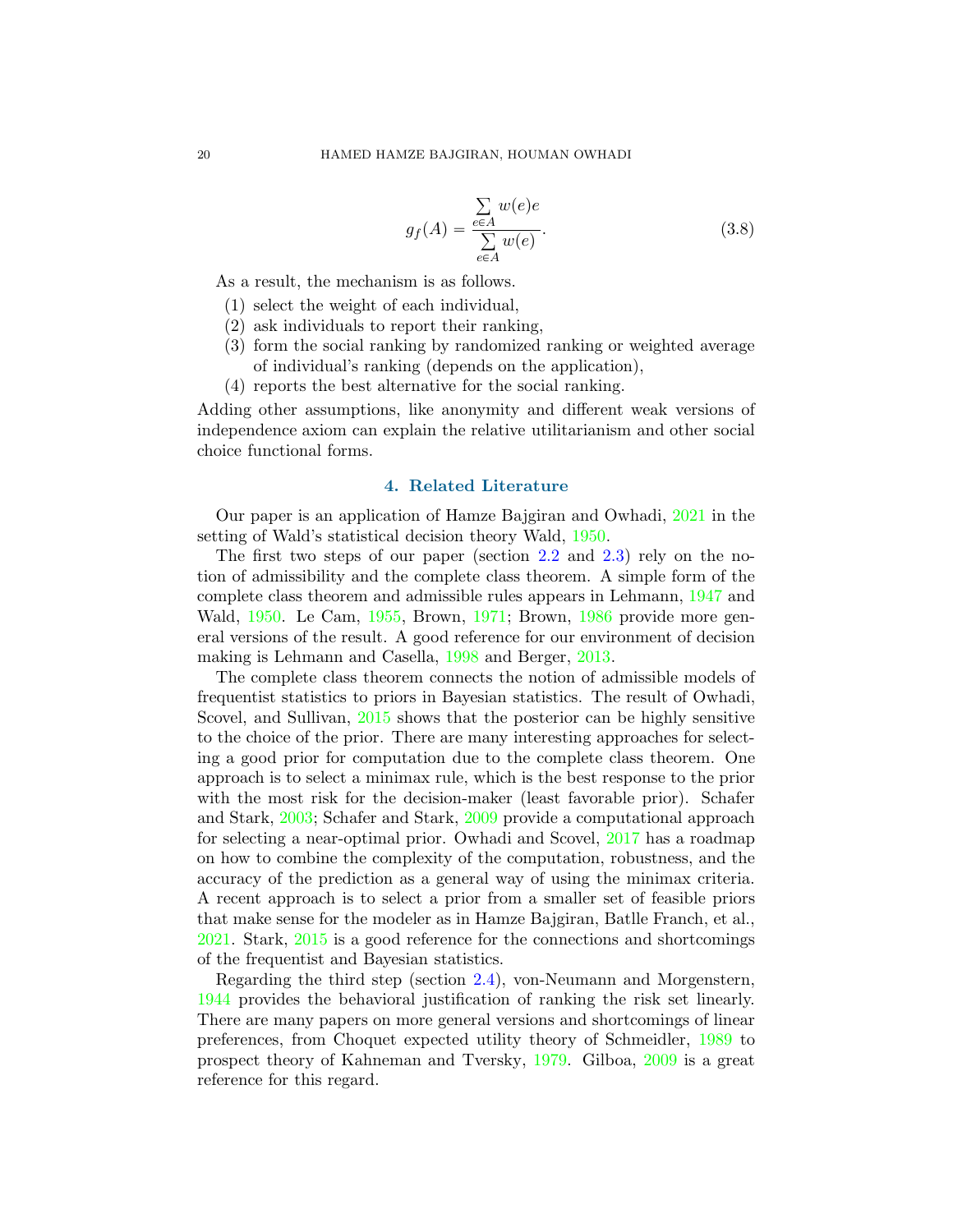In the fourth step (section  $(2.5)$  $(2.5)$ , the notion of consistency is a particular case of the one that appears in Hamze Bajgiran and Owhadi, [2021](#page-21-0). Another general approach is through the theory of Cased-Based Prediction developed by the seminal works of Gilboa and Schmeidler, [1995](#page-21-11); Gilboa and Schmeidler, [2003](#page-21-12); Gilboa and Schmeidler, [2012](#page-21-13) and Billot, Gilboa, Samet, and Schmeidler, [2005](#page-20-3).

There are many similar notions of consistency in different environments of economics and statistics. In the context of social choice, Shapley and Shubik, [1982,](#page-22-7) Dhillon, [1998](#page-21-14), and Baucells and Shapley, [2008](#page-20-4) study variants of extended Pareto rules. In the context of choice theory, Ahn, Echenique, and Saito, [2018](#page-20-5) studied a similar form of rules. The path independence choice functions are extensively studied by Plott, [1973](#page-21-15). Hamze Bajgiran and Owhadi, [2021](#page-21-0) has a complete list of the relevant topics.

Kernel Smoothing and generally smoothing methods have a long history in statistics. A good introduction of the topic is chapter four of Wasserman, [2005](#page-22-8). For a more in-depth study see Scott, [1992](#page-22-9) and Ruppert and Wand, [2003](#page-21-16). For the axiomatic approaches, Gilboa and Schmeidler, [2003](#page-21-12) is a great reference.

Finally, our goal is only to provide a logical foundation for the hierarchical Bayes method. Many papers are discussing the method and applications in different fields of sciences. By searching the Hierarchical Bayes method in google scholar, one can find more than 100,000 scholarly articles on the topic!

Acknowledgments. The authors gratefully acknowledge support from Beyond Limits (Learning Optimal Models) through CAST (The Caltech Center for Autonomous Systems and Technologies) and partial support from the Air Force Office of Scientific Research under awards number FA9550-18-1-0271 (Games for Computation and Learning) and FA9550-20-1-0358 (Machine Learning and Physics-Based Modeling and Simulation).

## References

- <span id="page-20-5"></span>Ahn, David. S., F. Echenique, and K. Saito (2018). "On Path Independent Stochastic Choice". In: *Theoretical Economics* 13, pp. 61–85.
- <span id="page-20-0"></span>Aliprantis, C. D. and K. C. Border (2006). Infinite Dimensional Analysis: A Hitchhiker's Guide. Third. Berlin: Springer.
- <span id="page-20-4"></span>Baucells, M. and L. S. Shapley (2008). "Multiperson utility". In: Games and Economic Behavior 62, pp. 329–347.
- <span id="page-20-2"></span>Berger, J. O. (2013). Statistical Decision Theory and Bayesian Analysis. Springer Science & Business Media.
- <span id="page-20-3"></span>Billot, A. et al. (2005). "Probabilities as Similarity-Weighted Frequencies". In: Econometrica 73, pp. 1125–1136.
- <span id="page-20-1"></span>Brown, L. D. (1971). "Admissible estimators, Recurrent diffusions, and insoluble boundary value problems". In: Ann. Math. Statist 42, pp. 855– 904.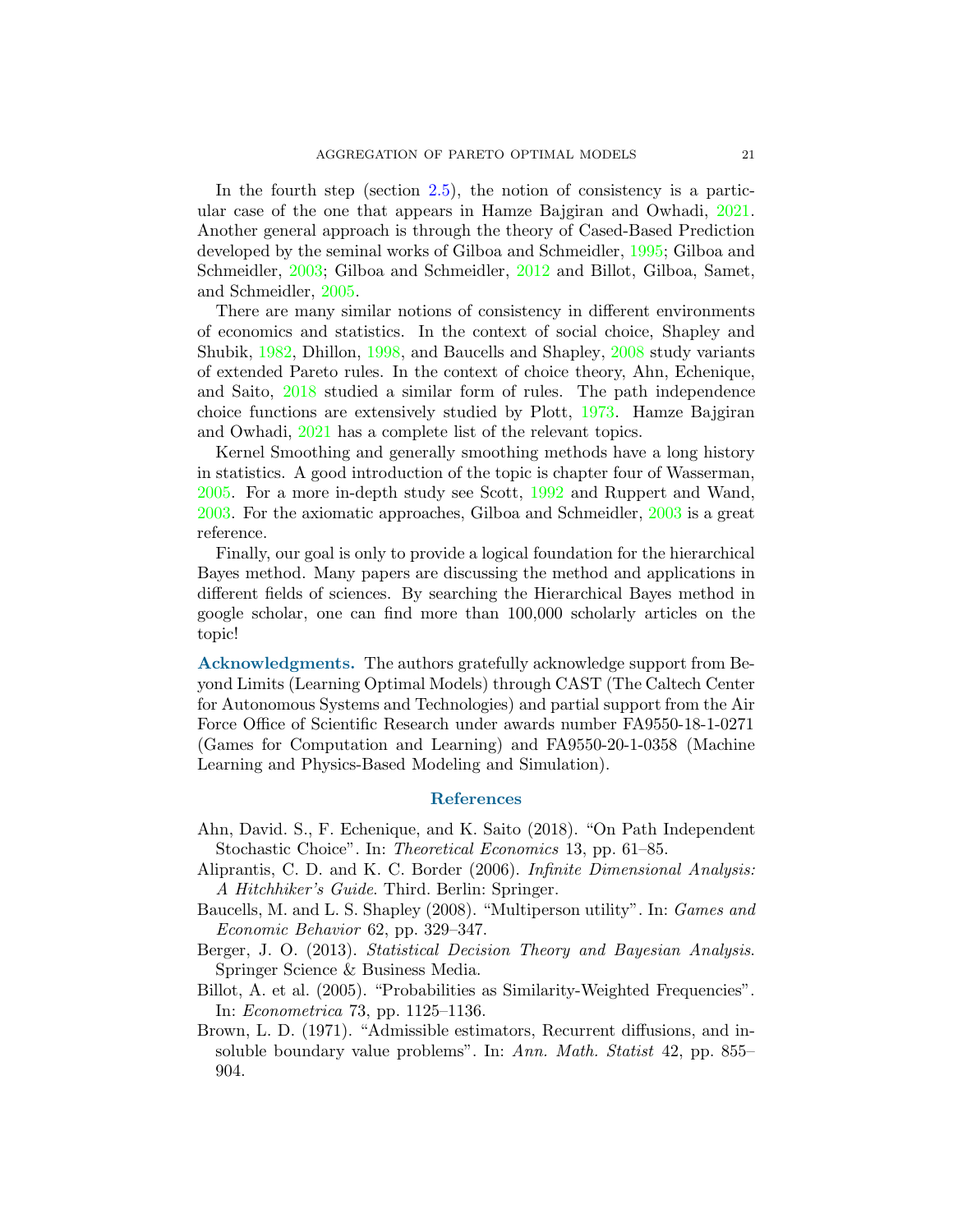- <span id="page-21-4"></span>Brown, L. D. (1986). "Fundamentals of Statistical Exponential Families with Applications in Statistical Decision Theory". In: Lecture Notes-Monograph Series, Published by: Institute of Mathematical Statistics 9, pp. i-iii+vvii+ ix- $x+1-279$ .
- <span id="page-21-14"></span><span id="page-21-10"></span>Dhillon, A. (1998). "Extended Pareto Rules and Relative Utilitarianism". In: Social Choice Welfare 15, pp. 521–542.
- <span id="page-21-11"></span>Gilboa, I. (2009). Theory of Decision under Uncertainty. 1st ed. Cambridge University Press.
- <span id="page-21-12"></span>Gilboa, I. and D. Schmeidler (1995). "Case-Based Decision Theory". In: Quarterly Journal of Economics 110, pp. 605–639.
- <span id="page-21-13"></span>– (2003). "Inductive Inference: An Axiomatic Approach". In: Econometrica 71, pp. 1–26.
- (2012). Case-Based Predictions: An Axiomatic Approach to Prediction, Classification and Statistical Learning. 1st ed. World Scientific Publishing Co, Singapore.
- <span id="page-21-8"></span>Hamze Bajgiran, H., P. Batlle Franch, et al. (2021). "Uncertainty Quantification of the 4th kind; optimal posterior accuracyuncertainty tradeoff with the minimum enclosing ball". In:  $arXiv$ . <https://arxiv.org/abs/2108.10517>.
- <span id="page-21-0"></span>Hamze Bajgiran, H. and H. Owhadi (2021). "Aggregation of models, choices, beliefs, and preferences". In: arXiv. <https://arxiv.org/abs/2111.11630>.
- <span id="page-21-9"></span><span id="page-21-3"></span>Kahneman, D. and A. Tversky (1979). "Prospect Theory: An Analysis of Decision under Risk". In: Econometrica 73, pp. 363–291.
- <span id="page-21-2"></span>Le Cam, L. (1955). "An Extension of Wald's Theory of Statistical Decision Functions". In: Ann. Math. Statist 26, pp. 69–81.
- <span id="page-21-5"></span>Lehmann, E. L. (1947). "On Families of Admissible Tests". In: Ann. Math. Statist 18, pp. 97–104.
- <span id="page-21-1"></span>Lehmann, E. L. and G. Casella (1998). Theory of Point Estimation. 2nd ed. Springer.
- <span id="page-21-7"></span>Luenberger, D. G. (1969). Optimization by Vector Space Methods. John Wiley & Sons.
- Owhadi, H. and C. Scovel (2017). "Toward Machine Wald". In: *Handbook* of Uncertainty Quantification. Ed. by Owhadi H. Ghanem R. Higdon D. arXiv:1508.02449. Springer, pp. 157–191.
- <span id="page-21-6"></span>Owhadi, H., C. Scovel, and T. Sullivan (2015). "On the brittleness of Bayesian inference". In: SIAM Review 57.4, pp. 566–582.
- <span id="page-21-15"></span>Plott, C. R. (1973). "Path Independence, Rationality, and Social Choice". In: Econometrica 41, pp. 1075–1091.
- <span id="page-21-16"></span>Ruppert, D. and M. P. Wand (2003). Semiparametric Regression. Cambridge University Press. Cambridge.